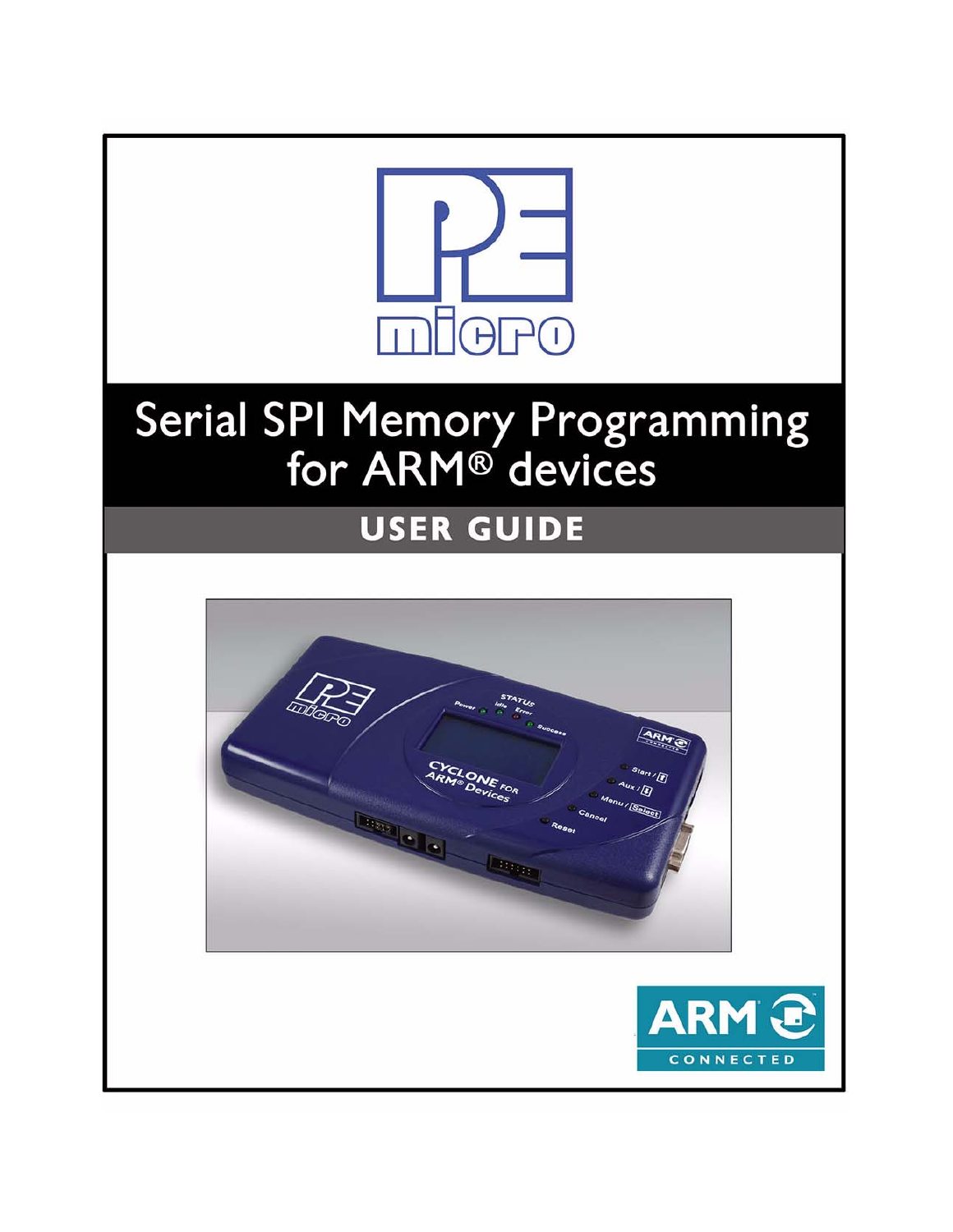

| 1  |      |                                                                                           |  |  |  |  |  |  |
|----|------|-------------------------------------------------------------------------------------------|--|--|--|--|--|--|
| 2  |      |                                                                                           |  |  |  |  |  |  |
| 3  |      |                                                                                           |  |  |  |  |  |  |
| 4  |      |                                                                                           |  |  |  |  |  |  |
| 5  |      |                                                                                           |  |  |  |  |  |  |
| 6  |      |                                                                                           |  |  |  |  |  |  |
|    | 6.1  |                                                                                           |  |  |  |  |  |  |
|    | 6.2  |                                                                                           |  |  |  |  |  |  |
|    | 6.3  |                                                                                           |  |  |  |  |  |  |
|    | 6.4  |                                                                                           |  |  |  |  |  |  |
|    | 6.5  |                                                                                           |  |  |  |  |  |  |
|    | 6.6  |                                                                                           |  |  |  |  |  |  |
|    | 6.7  |                                                                                           |  |  |  |  |  |  |
|    | 6.8  |                                                                                           |  |  |  |  |  |  |
|    | 6.9  |                                                                                           |  |  |  |  |  |  |
|    | 6.10 |                                                                                           |  |  |  |  |  |  |
|    | 6.11 |                                                                                           |  |  |  |  |  |  |
|    | 6.12 |                                                                                           |  |  |  |  |  |  |
|    | 6.13 |                                                                                           |  |  |  |  |  |  |
|    | 6.14 |                                                                                           |  |  |  |  |  |  |
| 7  |      |                                                                                           |  |  |  |  |  |  |
|    | 7.1  |                                                                                           |  |  |  |  |  |  |
|    | 7.2  |                                                                                           |  |  |  |  |  |  |
|    | 7.3  |                                                                                           |  |  |  |  |  |  |
|    | 7.4  |                                                                                           |  |  |  |  |  |  |
|    | 7.5  |                                                                                           |  |  |  |  |  |  |
|    | 7.6  |                                                                                           |  |  |  |  |  |  |
|    | 7.7  |                                                                                           |  |  |  |  |  |  |
|    | 7.8  |                                                                                           |  |  |  |  |  |  |
| 8  |      |                                                                                           |  |  |  |  |  |  |
| 9  |      |                                                                                           |  |  |  |  |  |  |
|    | 9.1  |                                                                                           |  |  |  |  |  |  |
|    | 9.2  |                                                                                           |  |  |  |  |  |  |
| 10 |      |                                                                                           |  |  |  |  |  |  |
|    | 10.1 |                                                                                           |  |  |  |  |  |  |
|    | 10.2 | Library Routines for ARM® Cortex <sup>™</sup> -M processors ARM Cortex Library Routines31 |  |  |  |  |  |  |
| 11 |      |                                                                                           |  |  |  |  |  |  |
| 12 |      |                                                                                           |  |  |  |  |  |  |
|    |      |                                                                                           |  |  |  |  |  |  |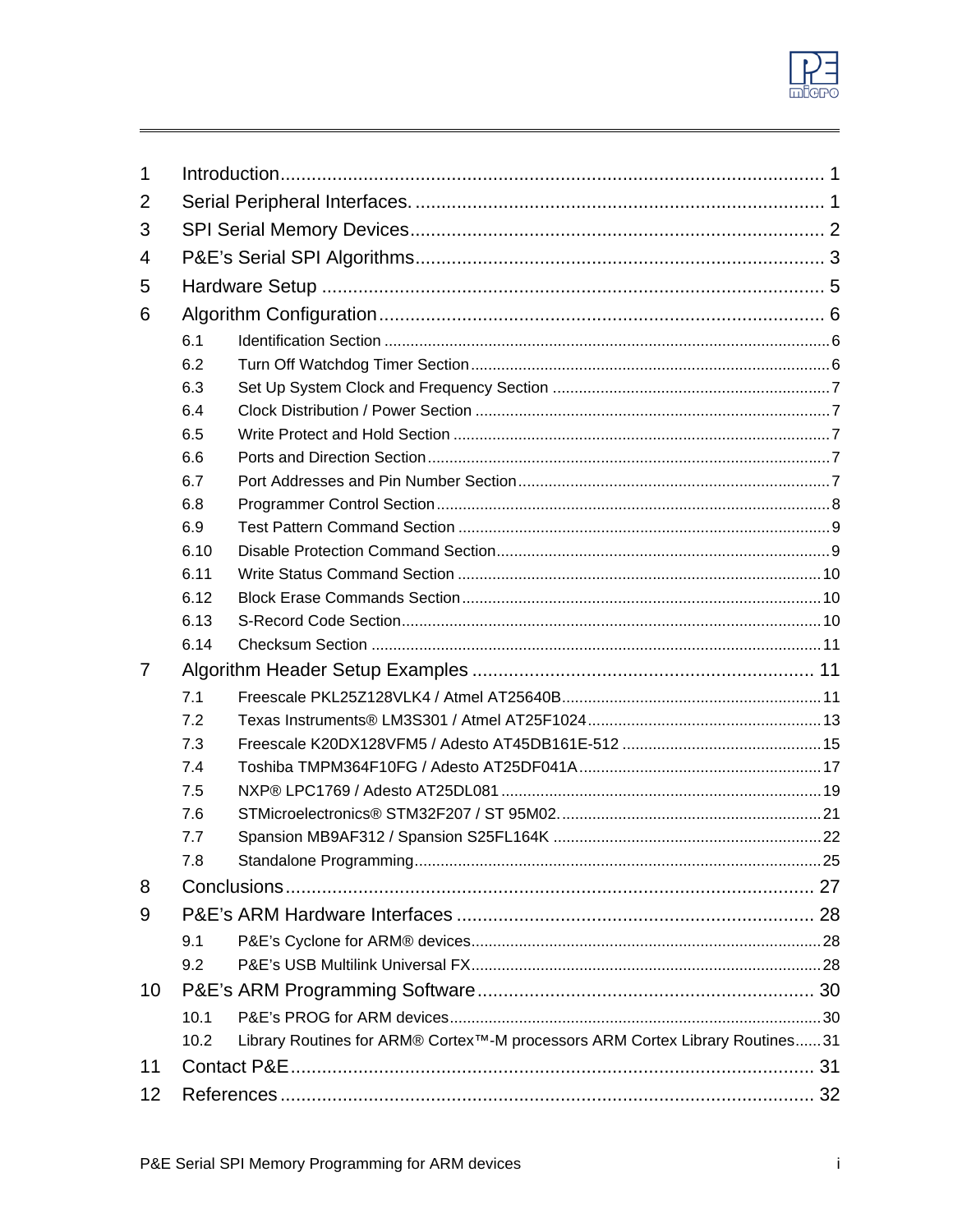## **Purchase Agreement**

P&E Microcomputer Systems, Inc. reserves the right to make changes without further notice to any products herein to improve reliability, function, or design. P&E Microcomputer Systems, Inc. does not assume any liability arising out of the application or use of any product or circuit described herein.

This software and accompanying documentation are protected by United States Copyright law and also by International Treaty provisions. Any use of this software in violation of copyright law or the terms of this agreement will be prosecuted.

All the software described in this document is copyrighted by P&E Microcomputer Systems, Inc. Copyright notices have been included in the software.

P&E Microcomputer Systems authorizes you to make archival copies of the software and documentation for the sole purpose of back-up and protecting your investment from loss. Under no circumstances may you copy this software or documentation for the purpose of distribution to others. Under no conditions may you remove the copyright notices from this software or documentation.

This software may be used by one person on as many computers as that person uses, provided that the software is never used on two computers at the same time. P&E expects that group programming projects making use of this software will purchase a copy of the software and documentation for each user in the group. Contact P&E for volume discounts and site licensing agreements.

P&E Microcomputer Systems does not assume any liability for the use of this software beyond the original purchase price of the software. In no event will P&E Microcomputer Systems be liable for additional damages, including any lost profits, lost savings or other incidental or consequential damages arising out of the use or inability to use these programs, even if P&E Microcomputer Systems has been advised of the possibility of such damage.

By using this software, you accept the terms of this agreement.

©2015 P&E Microcomputer Systems, Inc.

ARM is a registered trademark and Cortex is a trademark of ARM Ltd. or its subsidiaries.

Kinetis is a registered trademark of Freescale Semiconductor, Inc.

Freescale and the Freescale logo are trademarks of Freescale Semiconductor, Inc.

Texas Instruments and TI are registered trademarks of Texas Instruments Incorporated.

NXP is a registered trademark of NXP Semiconductors.

STMicroelectronics is a registered trademark of STMicroelectronics, Inc.

All other product or service names are the property of their respective owners.

P&E Microcomputer Systems, Inc. 98 Galen St. Watertown, MA 02472 617-923-0053 http://www.pemicro.com

Manual version 1.00 May 2015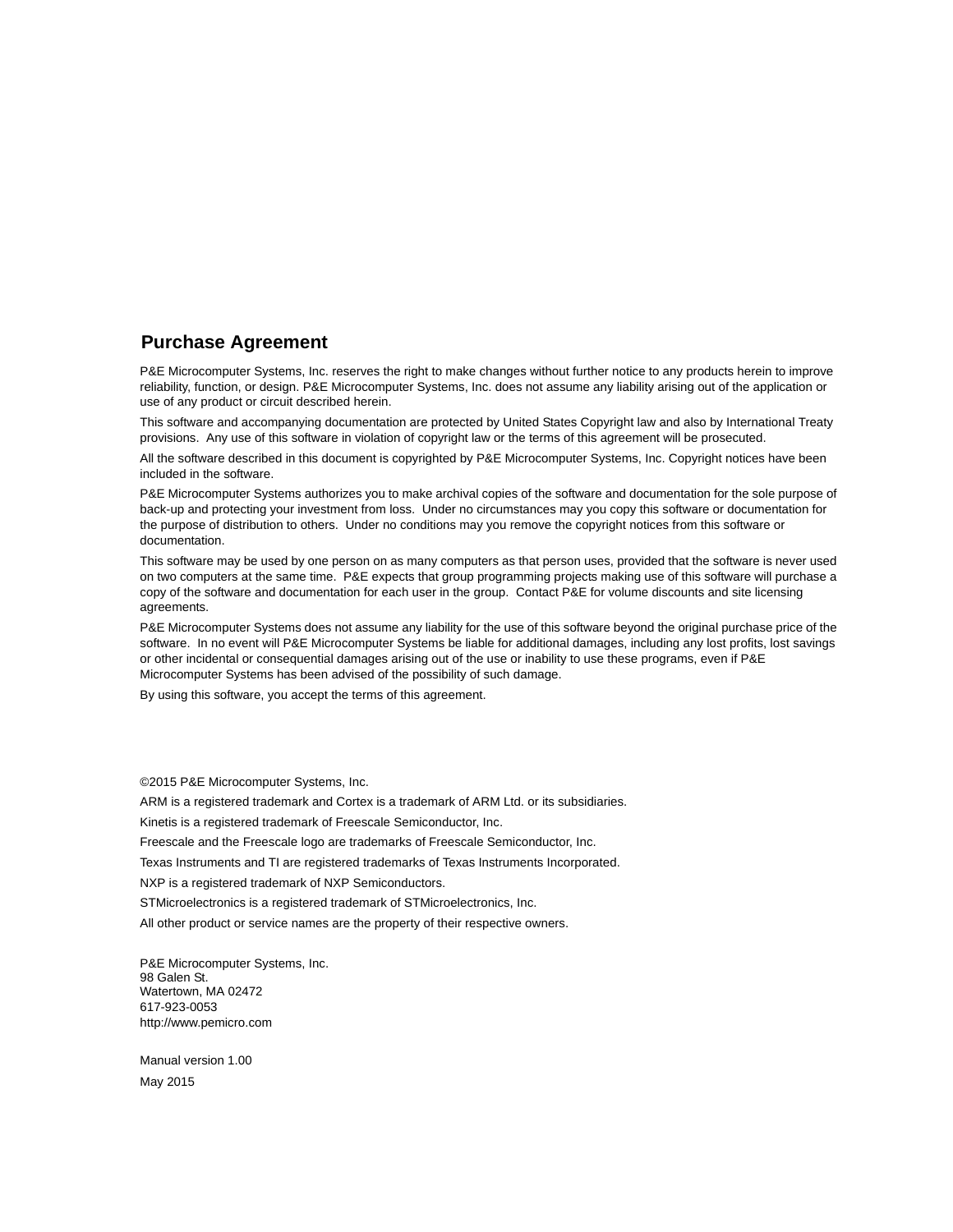

# <span id="page-3-0"></span>**1 Introduction**

P&E provides algorithms for programming SPI serial Flash, EEPROM, FRAM, nvRAM, MRAM, RAM, and other memories using P&E's GUI programming software PROGACMP [\[3.\]](#page-34-1) or command-line programming software CPROGACMP<sup>[\[20.\]](#page-34-2)</sup> via any of P&E's hardware interfaces for ARM<sup>®</sup> microcontrollers. See P&E's website, [www.pemicro.com, for various interface cables and standalone programming hardware which support](http://www.pemicro.com)  ARM controllers. P&E already provides support for the internal flash memory of many ARM microcontrollers [from various manufacturers. In one simple procedure, the internal flash \(for supported manufacturers\) as well](http://www.pemicro.com)  as any external memories connected via an SPI interface can be programmed.

P&E's SPI serial algorithms are designed to use any four I/O port pins to talk to SPI serial memory devices. This makes it easy for the user to configure these algorithms for their particular hardware set up. The user simply specifies the port addresses and pin numbers for each of the four SPI interface signals. The user configures their device using 8, 16, and 32 bit memory write commands that are inserted into the programming algorithm header. These commands are used to turn off the watchdog, set up the clock, and turn on and initialize I/O pins. The information required to do this is readily available from the code used to configure the device during normal operation. Examples of this procedure are included in this manual.

P&E's SPI serial ARM programming algorithms have been tested on ARM Cortex-M0, M0+, M3, and M4 controllers from various vendors. They should also work on other ARM processors which have the same minimum instruction set and debug interface. In addition to this basic requirement, the Cortex-M microcontroller connected to the external memory must have a minimum of 2 kB of RAM to load and then execute the programming routines.

All the algorithms supplied by P&E for programming SPI memory devices automatically verify that the data is programmed properly during the programming process, hence it is not necessary to do a separate verify command. However, a separate verify command is still available if desired.

[Currently, P&E has well over 1100 algorithms for various vendors' serial SPI parts. If you do not see what you](http://www.pemicro.com/support)  need, simply create a Support Request on P&E's website for a new or modified algorithm.

# <span id="page-3-1"></span>**2 Serial Peripheral Interfaces.**

The Serial Peripheral Interface (SPI) is a very simple Master/Slave serial protocol used to talk to external devices attached to processors. The interface consists of only four pins:

- Clock line (CLK)
- Serial output (MOSI)
- Serial input (MISO)
- Slave select (/SS)

The master controls the clock line, CLK, which is used to time the transfer of data - usually eight bits at a time, most significant bit first, from the master to the slave and from the slave to the master. Data from the master to the slave is output on the MOSI high line and data from the slave to the master is on the MISO line. The slave select line (/SS) is used by the master to turn on the slave device and control the framing of messages to and from the slaves.

In the case of Flash/EEPROM programming, the master is always the local processor/microcontroller and the slave device is always the serial Flash/EEPROM to be programmed. Shown below is a typical setup diagram with the master and several slaves.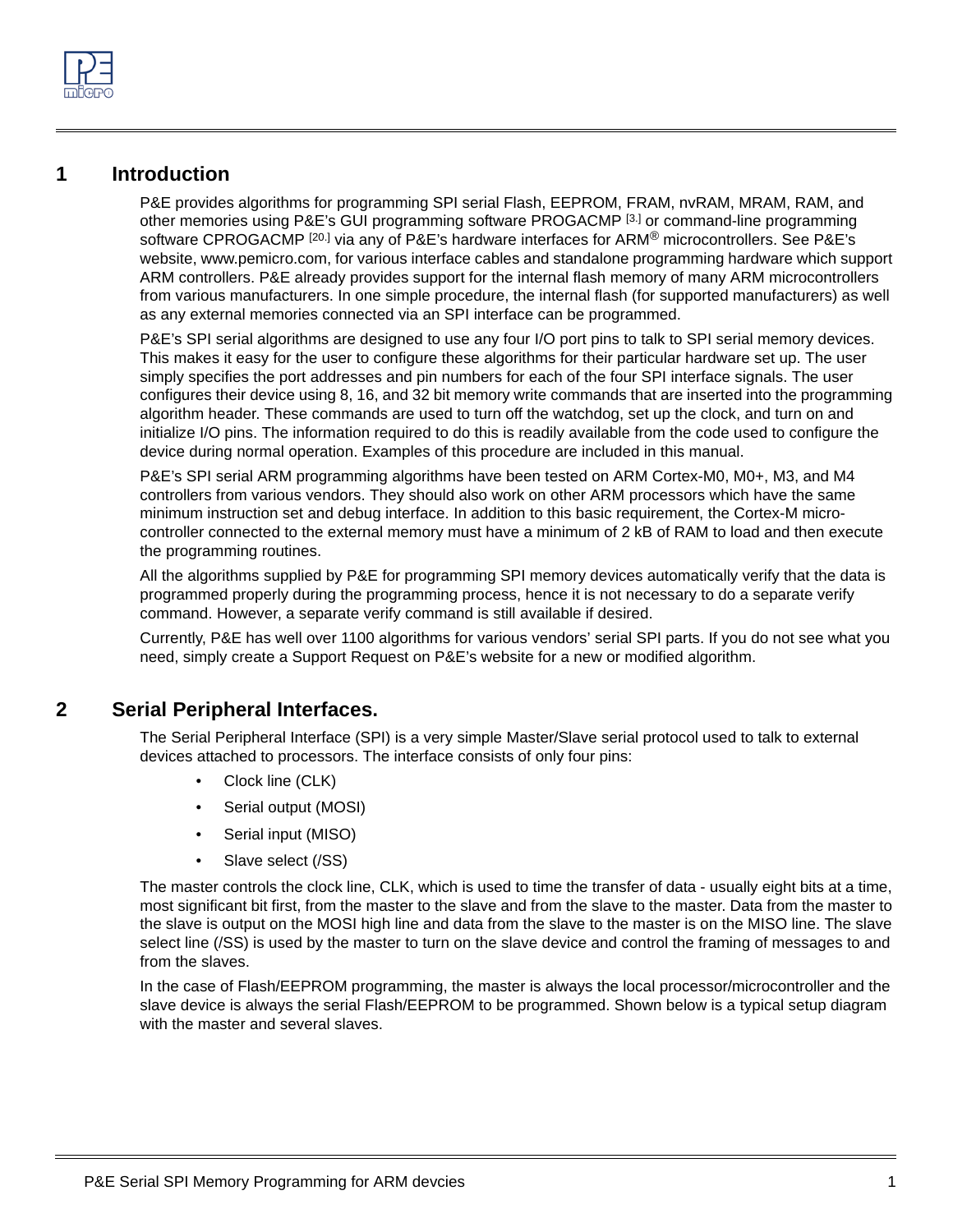

## **Figure 2-1: Master/Slave Setup Example**



Historically, the SPI interface has been used to transfer a single bit per clock pulse, to and from the master and slave. Recently the SPI interface has been expanded to provide for multiple bits to be transferred on a single clock pulse. These interfaces are called Dual and Quad SPI.

# <span id="page-4-0"></span>**3 SPI Serial Memory Devices**

These memory devices usually consist of Flash, EEPROM, nvRAM, FRAM, or RAM. In most cases, they come in either 8- or 16-bit packages as shown below [\[1.\]](#page-34-3):

## **Figure 3-1: 8- and 16-Bit Packages**



Both the 8- and 16-bit packages can support Dual and Quad SPI transfers. However, all Flash and EEPROM devices can be programmed using just single-bit SPI transfers. The Dual and Quad SPI interfaces use different commands than the single SPI interface when programming the devices. The Dual and Quad SPI provide for higher-speed transfers, but as stated, all serial devices can be programmed using the single SPI configuration, even though the device is capable of either Dual or Quad communications. Notice that both the 8- and 16-pin packages have a common set of signals:

- /CS Not Chip Select, active low, connected to /SS of the microcontroller
- D0 Data Output, connected to MISO of the processor/microcontroller
- /WP Not Write Protect, active low, pulled high during programming
- GND Ground
- VCC Power, voltage dependent on chip type
- /HOLD /RESET on some parts, active low, pulled high during programming
- CLK Clock, connected to SCLK of the processor/microcontroller
- DI Data Input, connected to MOSI of the processor/microcontroller
- IO1, IO0 Alternate designations used by Dual and Quad SPI devices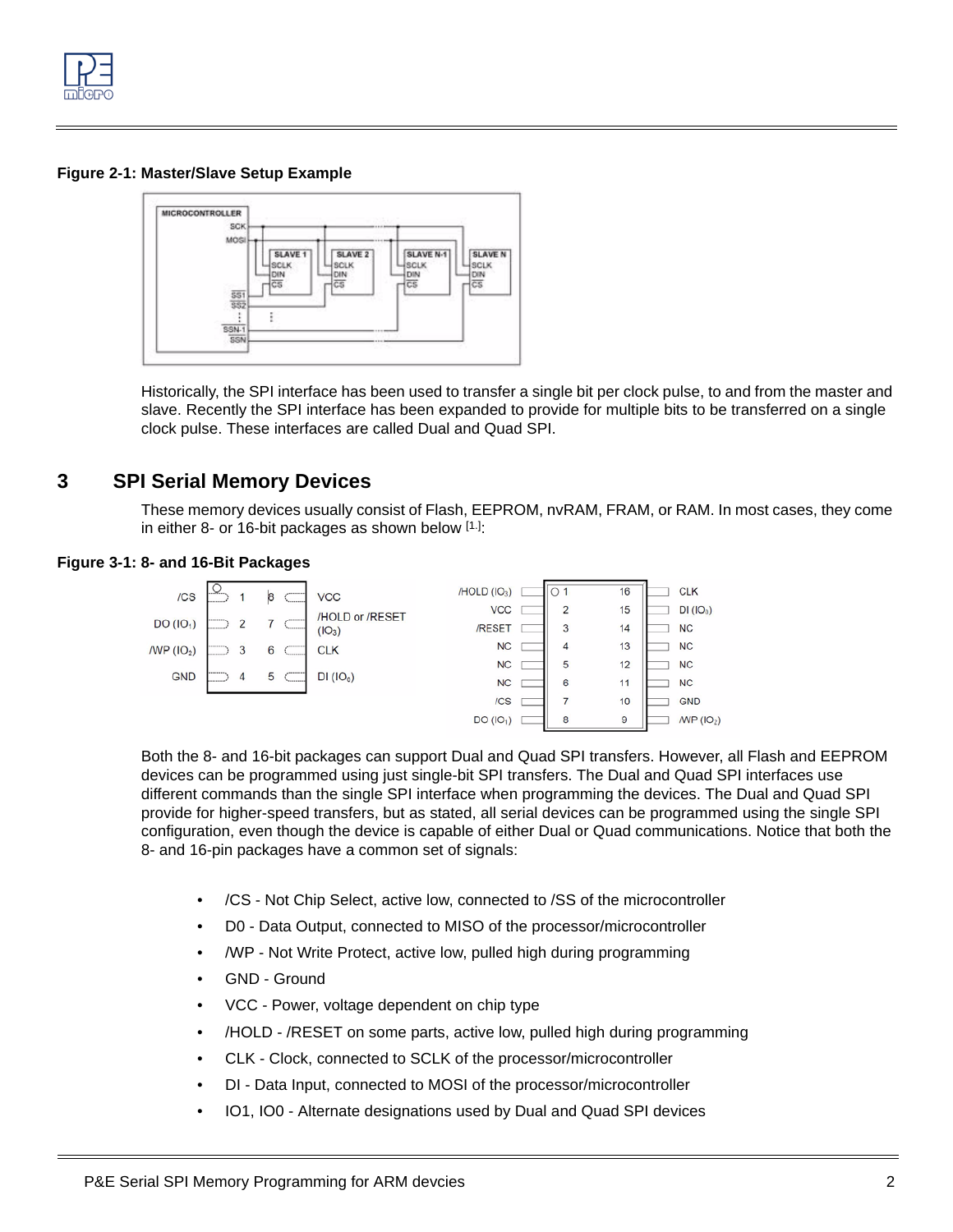

• IO3, IO2 - Alternate designations used by Quad SPI devices

The master processor/microcontroller programs the slave Flash/EEPROM slave device by sending a set of commands, addresses, and data to the slave. The processor/microcontroller reads the slave Flash/EEPROM device by sending a command and address to the slave and receiving back data. The commands used and their sequences are dependent on the particular Flash/EEPROM device and vary by manufacturer. In addition, there are commands, usually called page, sector, or block erase, that erase the entire Flash/EEPROM or erase only certain subdivisions of the flash. Names of the subsections of the flash vary greatly between different manufacturers. To prevent confusion, P&E uses the terms "A Blocks", "B Blocks" and, "C Blocks" which are defined by quantity and block size in each individual programming algorithm. Many Flash/EEPROM devices such as the GigaDevice GD25Q10<sup>[2.]</sup>, have A Blocks which are uniform 4K bytes, B Blocks which are uniform 32K bytes, and C Blocks which are uniform 64K bytes.

# <span id="page-5-0"></span>**4 P&E's Serial SPI Algorithms**

The programming algorithms (labeled with the extension .ARP) are composed of two parts, a header and a set of S-Records for the algorithm code. The header contains the manufacturer, part number, size, and where things are located on the microcontroller. The algorithms have structured names so that you can identify what part each algorithm programs.

For example, the file name: "Micron\_M25P16A\_8x2Meg\_sw\_spi.arp" means:

- Micron is the manufacturer
- M25P16A is the part number
- 8x2Meg is the part size, 2 megabytes, i.e. 16 megabits
- sw\_spi indicates that it is a software SPI algorithm
- .arp indicates it is for an ARM processor

If you set up an algorithm to run on the particular microcontroller configuration, P&E suggests that you append the name of the microcontroller to the source file name to indicate this change. This is important since you may use the same algorithm in different microcontroller setups.

The header has additional information about the part to be programmed and its size. In addition, the header has sections where the user inputs information used in configuring the part for their application. The header is readable using a standard ASCII text editor/reader. For example, the range of parameters for different commands is usually specified with comments in the header file.

The header may include descriptions of up to three block erasing commands. When a block erase command is selected, it prompts the user for a beginning block number and an ending block number. Block numbers are input by the user in hex. These block numbers must range between zero and the total number of blocks -1. For example, if there are 32 blocks the user could assign beginning and ending block numbers from 0-1F.

This command will erase all blocks between the selected beginning block number and ending block number, inclusive. The programming software translates these hex block numbers into addresses used to erase the corresponding blocks in the device. A part's block numbers are described in the manufacturer's part specification sheet for the part and in a comment line just before the erase command. The header, shown below in **blue**, uses the erase commands and block structure for the GigaDevice GD25Q10 device [\[2.\]](#page-34-4).

The S-Records contain the code and constant data for the programming algorithm which gets loaded into the RAM of the target ARM microcontroller. The S-Records appear at the end of the algorithm file as indicated below.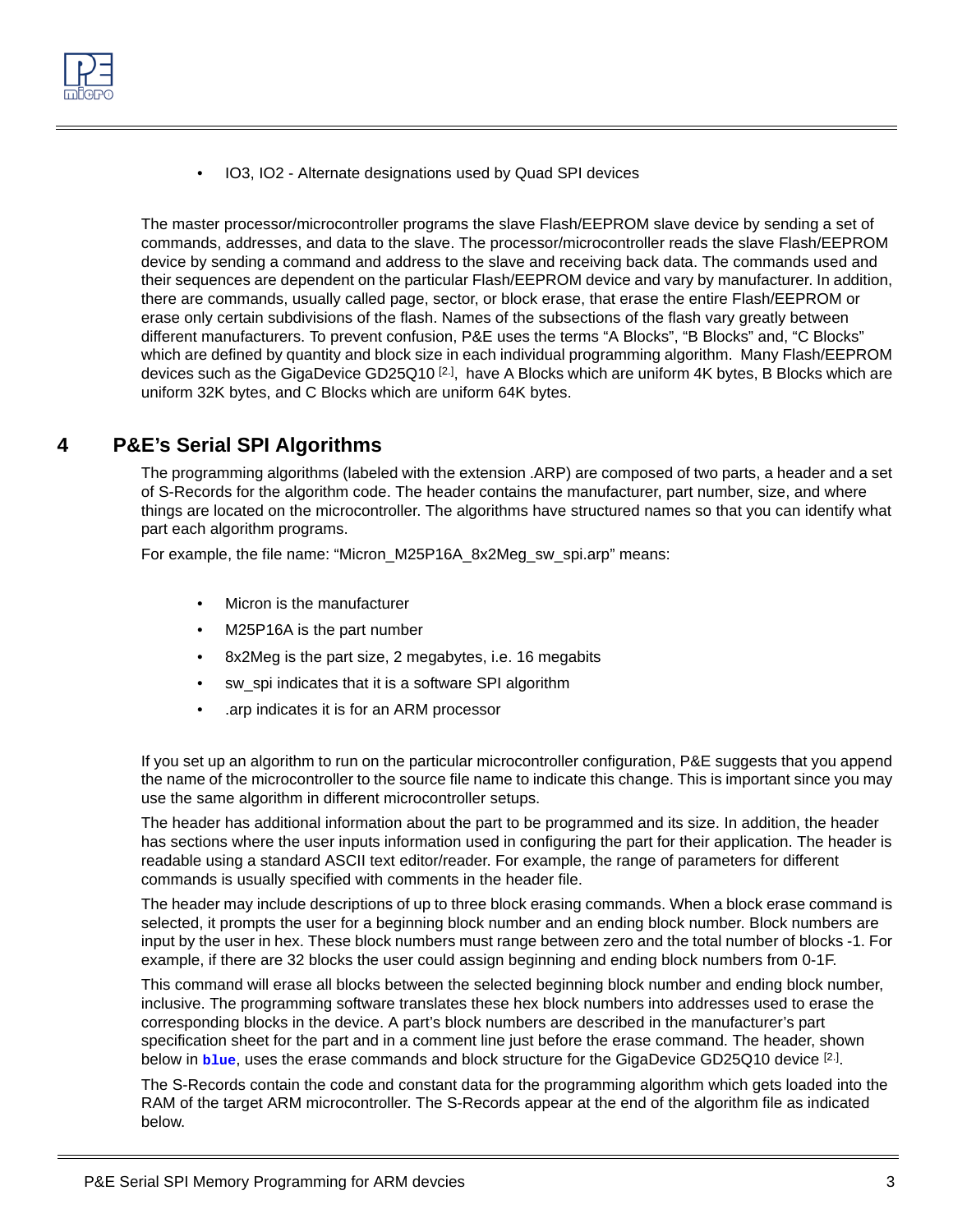

```
;version 1.00, 03/15/2014, Copyright P&E Microcomputer Systems, www.pemicro.com [GigaDevice_GD25Q10]
;device GigaDevice, GD25Q10, 8x128k, desc=sw_spi
;begin_cs device=$00000000, length=$00020000, ram=$20000000
; Disable Watchdog Timer, if one exists and is enabled at Reset
÷
;Set up system clock source and frequency if different from defaults
; Turn on clock distribution and power to used I/O modules
;Set up serial part /WP and /HOLD to HIGH if necessary
÷
;Set up Ports, Data Direction, and Mapping as necessary
÷
Enter SPI signal port addresses and pin numbers for the processor pins, either
; by filling in the symbolic hex parameter values in the ; PARAM statements below
; and remove the leading ; or insert your own formatted PARAM statements. Else,
; default parameters will be used.
; aaaaaaaa = 8 digit hex address; ee, ff, gg, hh = 2 digit hex port pin numbers
;SPI_CLK port address
; PARAM=2/aaaaaaaa/
; PARAM=3/aaaaaaaa/
                           ;SPI_/SS port address
; PARAM=4/aaaaaaaa/
                           ;SPI_MISO port address
; PARAM=5/aaaaaaaa/
                           ;SPI_MOSI port address
; PARAM=6/eeffgghh/
                           ; pin#s MOSI=ee, MISO=ff, /SS=gg, CLK=hh
; end_cs
REQUIRES_PROG_VERSION=5.00/
PROGRAMMING_ALSO_DOES_VERIFY
NO_TIMING_TEST
NO BASE ADDRESS
FIXED_ADDRESS_READ
;Generate a test pattern "CS-ON": "Pattern": "CS-OFF" and repeat Count times.
                   8Pattern >/00000000/FFFFFFFFF/8Count >/00000000/FFFFFFFF/
USER=TP Test Pattern
:Disable Sector Protection.
                             /00000000/00000000/
USER=DP Disable Protection 0
; Writes bits to the status register to set/clear protection bits.
USER=WS Write Status byte 2Byte >/00000000/000000FF/
÷
;A Blocks 32-4k (0..1F)
USER=E1 Erase A blocks
                     2First A >/00000000/0000001F/2Last A >/00000000/0000001F/
\ddot{\phantom{0}}:B Blocks 4-32k (0..3)
                     1First B >/00000000/00000003/1Last B >/00000000/00000003/
USER=E2 Erase B blocks
;C Blocks 2-64k (0..1)USER=E3 Erase C blocks
                     1First C >/00000000/00000001/1Last C >/00000000/00000001/
```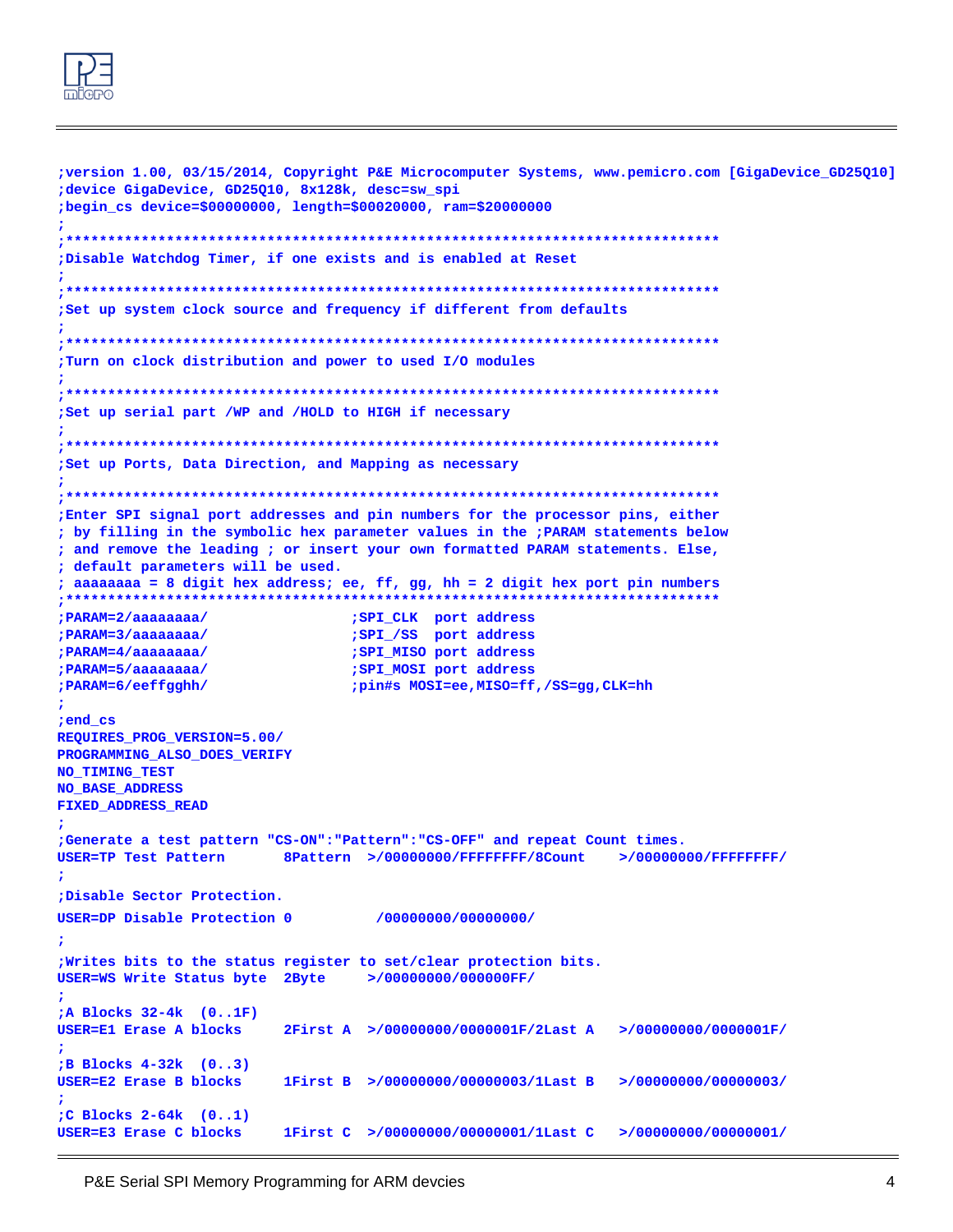```
; 
        { S-Records shown here are only partial }
S0230000476967614465766963655F474432355131305F73775F7370695F6D302E73313916
S315200000004406002060070020800000000000000059
S3152000001000000200A30400200000000000000000F1
S31520000020000000008B040020DB04002000000000FC
…
S31520000650FC430040FC430040FC43004002030405E9
S70520000000DA
;
```
**&#\$@**

# <span id="page-7-0"></span>**5 Hardware Setup**

For consistency and ease of operation, P&E's programming approach does not use any special on-chip hardware on your microcontroller. Instead, it assumes that your SPI serial memory device is connected to port pins of your microcontroller and a bit-banging algorithm is used to program the SPI memory device. This means you do not have to setup the SPI module of your microcontroller, but instead setup your port pins as if for normal GPIO operations. This is not a problem if you used internal microcontroller SPI hardware in your design. All port pins associated with the on-chip hardware are also configurable as I/O port pins. It is necessary to insert, in the programming algorithm header, definitions of which ports and port pins are used to connect your SPI serial memory to the microcontroller. This is accomplished by specifying the port addresses and pin numbers.

Port pins must be configured in the algorithm header with the correct direction, either input or output. The default direction of the I/O port pin may be incorrect for the associated SPI signal. For example, the MOSI signal needs to be configured as an output, and the MISO needs to be configured as an input. If the port pin direction is not properly configured, the transmission will be unsuccessful.

If necessary, any watchdog timers which are running after a reset need to be turned off by putting appropriate statements in the algorithm's header. For many microcontrollers this is not necessary since the watchdogs are not enabled after a reset. Some watchdogs can be disabled by a simple write to a memory register. In some circumstances, code must be run on the microcontroller to disable watchdog. A provision is made to do this within the header of the algorithm.

On some microcontrollers it is necessary to supply power or clock to some submodules before they can be used. This is accomplished by simple memory writes inserted in the header of the algorithm file.

Although it is not necessary, it may be desirable to set up the PLL (phase locked loop) or FFL (frequency locked loop) of the microcontroller since the data transfer rate between the microcontroller and the serial memory device increases with processor CPU clock speed. Completing this setup can significantly reduce the programming time for large serial memory devices. However, this setup is usually not worth the effort for smallto-medium serial memory devices. As mentioned later in this manual, it is important to note that in some cases the clock that is output to the serial device may actually be too fast. In this case you must slow down the serial clock so it does not exceed the maximum clock allowed for the serial device.

Before attempting to erase or program your SPI memory device, it may be necessary to un-protect the device. Please refer to the documentation with your SPI memory device for more details on how to do this.

[This is all that is needed to set up a particular device-programming algorithm for your microcontroller-based](http://www.pemicro.com/support)  hardware configuration. At first this may seem a little daunting, however if you look at the examples in this manual you will see that it is relatively straightforward. If you have any problems getting your setup to work, create a Support Request via P&E's website. If necessary, P&E can configure an algorithm for your hardware. [You will need to provide the processor pins you are using, the name of the microcontroller, and the name of the](http://www.pemicro.com/support)  serial memory device you are using. If you supply P&E with a test board, we can guarantee that it works [properly.](http://www.pemicro.com/support)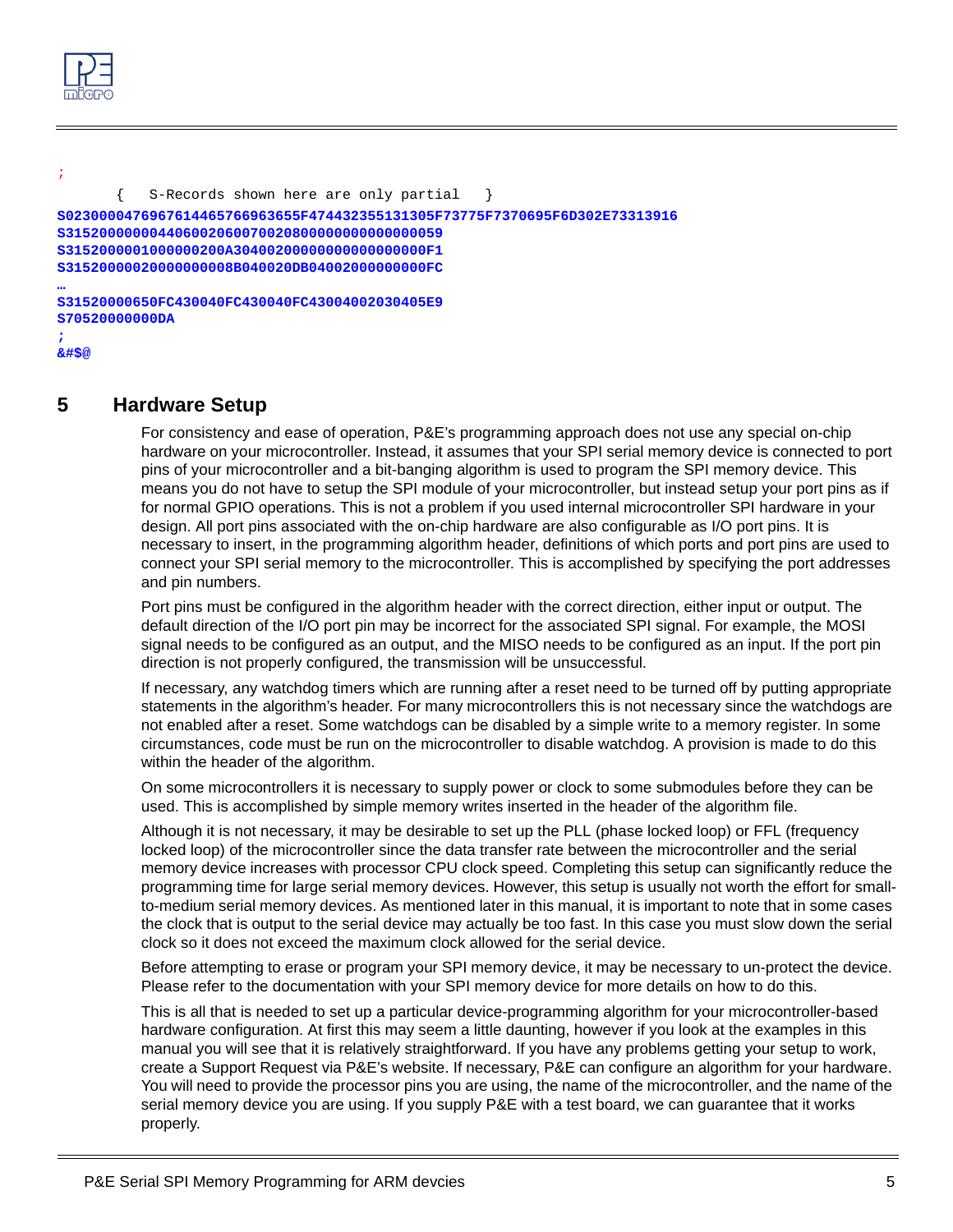

# <span id="page-8-0"></span>**6 Algorithm Configuration**

In order to use these algorithms, the user must insert some configuration information into the header section of the algorithm file. The different sections of the header file are detailed below, section by section. The text from a typical header file is shown in **blue** below followed by an explanation of what they are for and what must be provided. Configuration information is sometimes written directly into the header form. Simple hexadecimal (hex) characters are input for data, addresses, and bit numbers, either directly or as memory writes, as shown below. There are three forms of memory writes. They are highly structured statements which must be entered exactly as shown including the exact number of hex digits and constant characters. Data ('d' characters) contain 8, 4, or 2 hex digits. Addresses ('a' characters) always have 8 hex characters. You can use these commands to write code into RAM memory if necessary to initialize the target device. In addition there is a command called SET\_PC\_AND\_RUN shown below which allows you to execute such code at a given address. Your code should end in a breakpoint instruction, bkpt #0x00 (0xBE00). Another command, DELAY, causes a delay in milliseconds specified by the data. This is used when the microcontroller needs to wait for some period of time after initializing a piece of hardware. There are many other commands which could be placed in the header. These are documented in the individual programming software manuals. However, these are not needed to configure the serial SPI Flash/EEPROM algorithms.

```
WRITE_LONG=dddddddd/aaaaaaaa/
WRITE_WORD=dddd/aaaaaaaa/
WRITE_BYTE=dd/aaaaaaaa/
SET_PC_AND_RUN=aaaaaaaa/
DELAY=dddd/
```
These memory writes should begin in column 1 and not be preceded by any other characters. Comments can be added at the end of the memory writes lines by proceeding them with a ; character (semicolon).

## <span id="page-8-1"></span>**6.1 Identification Section**

```
;version 1.00, 03/15/2014, Copyright P&E Microcomputer Systems, www.pemicro.com [GigaDevice_GD25Q10]
;device GigaDevice, GD25Q10, 8x128k, desc=sw_spi
;begin_cs device=$00000000, length=$00020000, ram=$20000000
```
**;**

The identification section contains only comments which describe the algorithm. All lines beginning with a ; (semicolon) are strictly comments and do not affect the operation of the algorithm.

**Version 1.00** shows the current version number of the algorithm.

**03/15/2014** shows the date the algorithm was created.

**Copyright P&E Microcomputer Systems, www.pemicro.com** is P&E's copyright information.

**[GigaDevice\_GD25Q10]** is the source file name used by P&E to create the algorithm.

The **;device** line shows the manufacturer's name, part number, memory size, and the description. **desc=sw\_spi**, indicates that it is a software SPI algorithm.

## <span id="page-8-2"></span>**6.2 Turn Off Watchdog Timer Section**

```
;******************************************************************************
;Disable Watchdog Timer, if one exists and is enabled at Reset
```
**;**

Here, the user should enter **memory writes** which turn off the watchdog timer, if one exists and is enabled at reset. If no watchdog timer is turned on at reset or there is no watchdog timer at all, nothing needs to be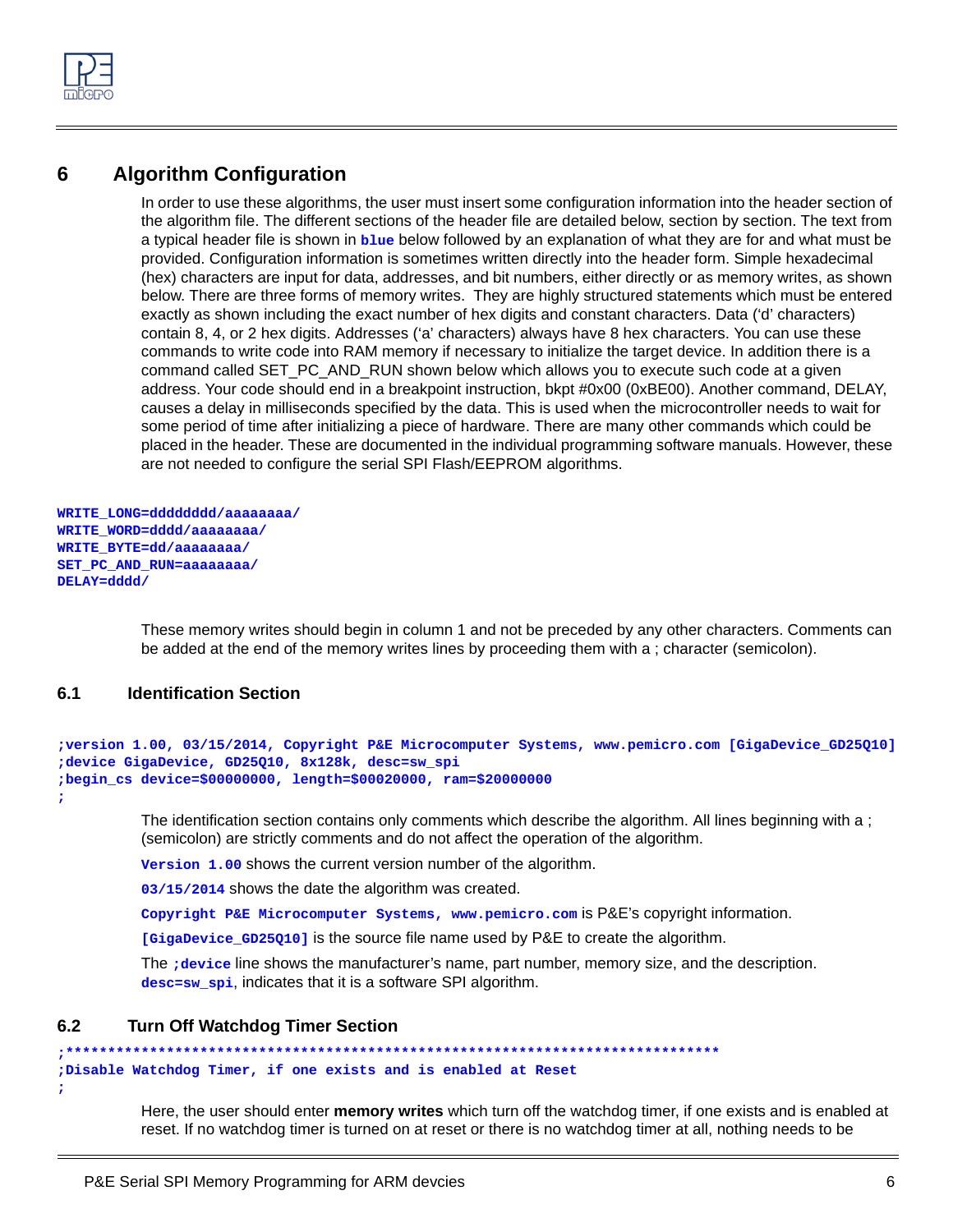

entered.

#### <span id="page-9-0"></span>**Set Up System Clock and Frequency Section**  $6.3$

```
;Set up system clock source and frequency if different from defaults
```
### ÷

If necessary, the user enters **memory writes** to choose the system clock source and set its frequency. The system clock frequency controls the speed of the SPI interface. Care should be taken such that the system clock frequency is not too high, depending on the particular memory part. The clock frequency can be tested using the test pattern function described below. You should make sure that the CLK signal to the SPI does not exceed the maximum frequency of the serial memory part. P&E suggests that you set the clock to a low frequency in your initial setup. This is often the default after a reset. Once you have the algorithm working on your hardware, then speed up the clock frequency until you reach either the maximum clock frequency of your microcontroller or the maximum SPI clock frequency of your SPI memory device.

#### <span id="page-9-1"></span> $6.4$ **Clock Distribution / Power Section**

```
; Turn on clock distribution and power to needed microcontroller modules
\ddot{ }
```
On some microcontrollers, the clock or power is turned off to certain sections and must be turned on during system initialization. If this is necessary, enter memory writes here to turn on power to those microcontroller modules such as ports, RAM, etc. which are necessary for the system to operate properly.

#### <span id="page-9-2"></span> $6.5$ **Write Protect and Hold Section**

```
;Set up serial part /WP and /HOLD to the inactive high state if necessary
\ddot{ }
```
Many SPI serial memory devices have write protect and hold pins. If they are connected to the microcontroller then they must be initialized to the inactive high state so that the device can be programmed or erased. In many cases, the write protect and hold pins are tied high through pull-up resistors on the target hardware. In this case, there is nothing to do to set up these pins. However, if these pins on the SPI device are connected to port pins of the host microcontroller, it is necessary to set those port pins to outputs and set their values appropriately. This can be done using memory write statements in the header of the programming algorithm.

#### <span id="page-9-3"></span>**Ports and Direction Section** 6.6

```
; Set up Ports, Data Direction, and Mapping as necessary
\ddot{ }
```
In some microcontrollers, the pins must be mapped to the I/O ports. In addition, most microcontrollers have their I/O pins initially set for input. Those pins which are outputs - CLK, /CS, and MOSI - must be configured as outputs. This is accomplished by inserting memory writes at this location.

#### <span id="page-9-4"></span> $6.7$ **Port Addresses and Pin Number Section**

```
;Enter SPI signal port addresses and pin numbers for the processor pins, either
; by filling in the symbolic hex parameter values in the ; PARAM statements below
; and remove the leading ; or insert your own formatted PARAM statements. Else,
```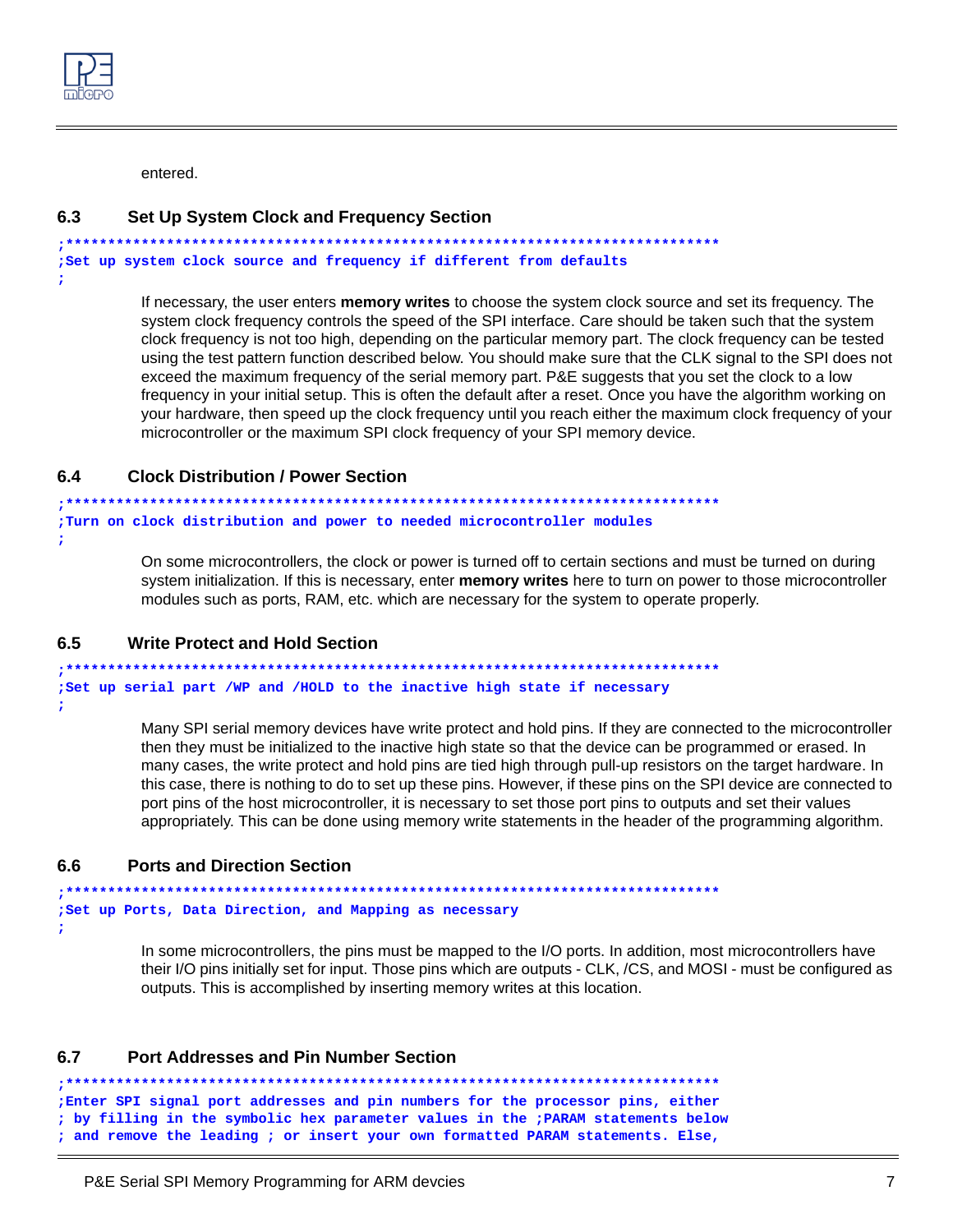

```
; default parameters will be used. 
; aaaaaaaa = 8 digit hex address; ee, ff, gg, hh = 2 digit hex port pin numbers
;******************************************************************************
;PARAM=2/aaaaaaaa/ ;SPI_CLK port address 
;PARAM=3/aaaaaaaa/ ;SPI_/SS port address 
;PARAM=4/aaaaaaaa/ ;SPI_MISO port address 
;PARAM=5/aaaaaaaa/ ;SPI_MOSI port address
;PARAM=6/eeffgghh/ ;pin#s MOSI=ee,MISO=ff,/SS=gg,CLK=hh 
;
```
The programming algorithm software needs to know which microcontroller pins are connected to the serial SPI memory part. This is done by specifying the port address and port pin number for each pin CLK, /SS, DI, and D0 of the serial memory device. These statements are very strongly typed and need all the constant characters and number of characters exactly as shown.

## <span id="page-10-0"></span>**6.8 Programmer Control Section**

**;end\_cs REQUIRES\_PROG\_VERSION=5.00/ PROGRAMMING\_ALSO\_DOES\_VERIFY NO\_TIMING\_TEST NO\_BASE\_ADDRESS FIXED\_ADDRESS\_READ**

> **;end\_cs** represents the end of the chip set up area. The rest of the statements are needed by the programming software to set up proper operation for programming serial SPI memory devices and to assure that the necessary revision of the programming software is being used.

### **Warning:** Do not remove or change these statements!

These statements are used to tell the PROG software how to set itself up to properly talk to the microcontroller and the attached SPI device. If you remove or change these statements, the programming algorithms will not operate properly.

### **REQUIRES\_PROG\_VERSION=5.00/**

This is the revision number of P&E's programming software that is required for this algorithm to operate properly. If you have an earlier version number you should contact P&E to upgrade your programming software.

### **NO\_TIMING\_TEST**

This tells the programming software that it is not required to test the speed at which the Microcontroller is running.

### **PROGRAMMING\_ALSO\_DOES\_VERIFY**

This tells the programming software to put a message on the screen that programming also just a verify the data as it is programed. This is always the case for serial flash devices and hence it is not necessary to do a separate verify unless It is required to double-check the programming operation.

### **NO\_BASE\_ADDRESS**

This specifies that addressing always starts at address 0 within the serial memory device.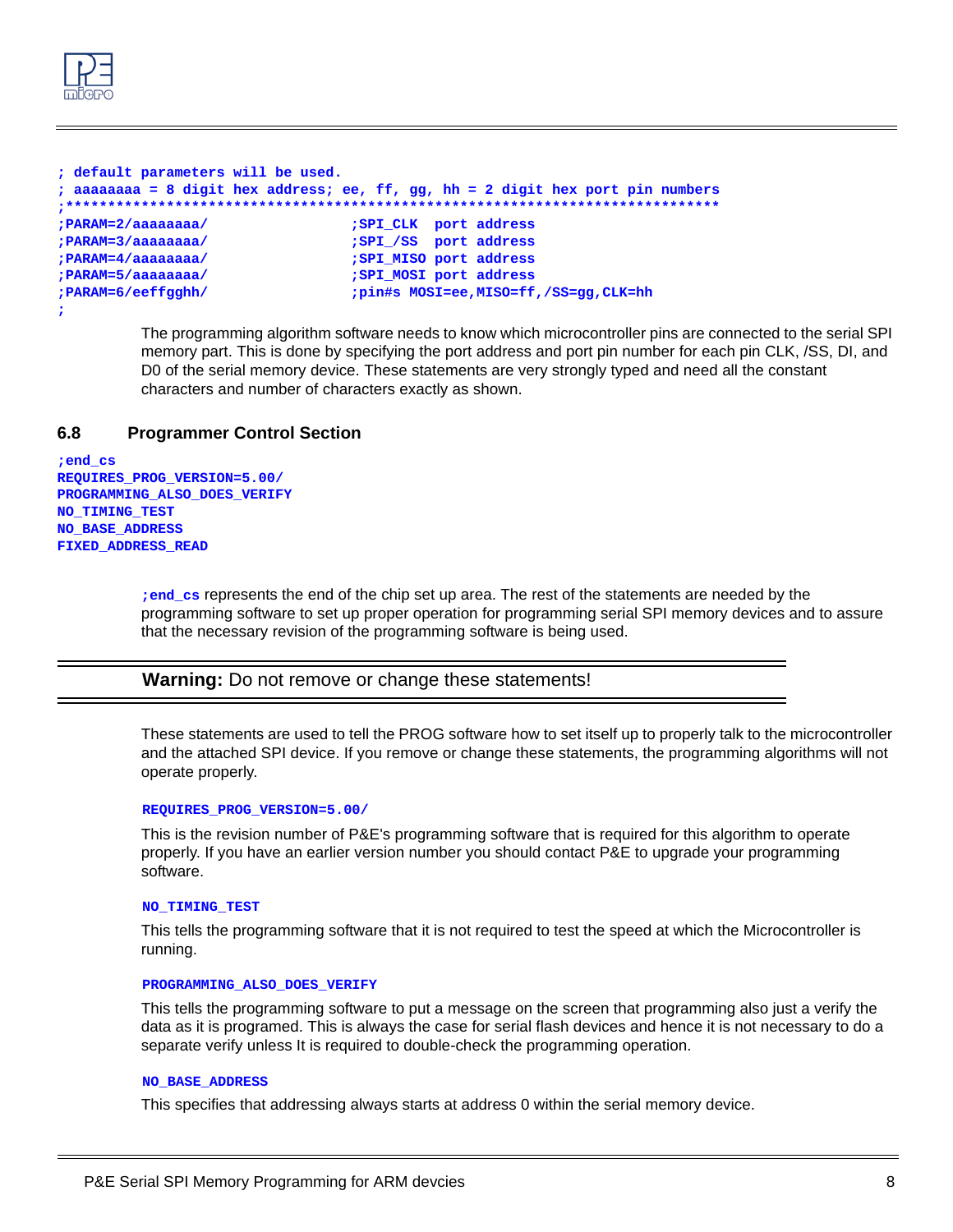

### **FIXED\_ADDRESS\_READ**

This indicates that the serial memory device is not memory mapped within the address space of the microcontroller. It is always read at a fixed address.

## <span id="page-11-0"></span>**6.9 Test Pattern Command Section**

```
;Generate a test pattern "CS-ON":"Pattern":"CS-OFF" and repeat Count times.
USER=TP Test Pattern 8Pattern >/00000000/FFFFFFFF/8Count >/00000000/FFFFFFFF/
;
```
This command causes the programmer to send a sequence of four bytes out the SPI interface. The command has two parameters.

The first parameter consists of up to four bytes which are sent out sequentially, most significant byte first. The bytes are sent in a frame with the /CS line being pulled low, then the 4 bytes are sent, and then the /CS line is pulled inactive high.

The second parameter is a count of the number of times this pattern is repeated.

If you use this command with a large count, you can see the pattern repeat by using a logic analyzer or an oscilloscope and syncing on the /CS line. This allows you to determine the frequency of the CLK transfer rate. You can then use this to change the settings in your header to adjust the frequency. A sample picture of this frame which repeats the pattern AA00FF55 is shown below. The lines on the display are top to bottom yellow-CLK, red-MOSI(DI), pink-/SS(/CS), orange-MISO(DO). The MISO(DI) signal is always high since it was not connected and floats high.

### **Figure 6-1: AA00FF55 Test Pattern**



Some SPI flash devices, such as the Atmel/Adesto 45DBxxx series, have special 4-byte commands which may not be implemented in P&E's standard programming algorithms. The test pattern command can be used to implement these commands. Even though the test pattern command always sends four bytes, it can be used to implement commands with less than four bytes. Simply send the command bytes first, followed by either FF (or 00) bytes. FF (or 00) bytes are not valid commands for SPI memory devices and hence they are ignored. For example, to send a typical write enable command (0x06) followed by a typical chip erase command (0xC7), use the following test commands with a repeat 1 time for each: 06FFFFFF followed by C7FFFFF. The reason that these commands need to be in separate test pattern commands is that both commands need to be separate transmissions with the chip select framing each separate transmission. Note that on most serial SPI parts you must do a write enable command before you can do a chip erase command.

## <span id="page-11-1"></span>**6.10 Disable Protection Command Section**

Most SPI memory devices have a command which allows programming protection to be turned off. Before programming or erasing the device you should usually make sure that any protections are turned off, otherwise sections of the device may not erase or program properly.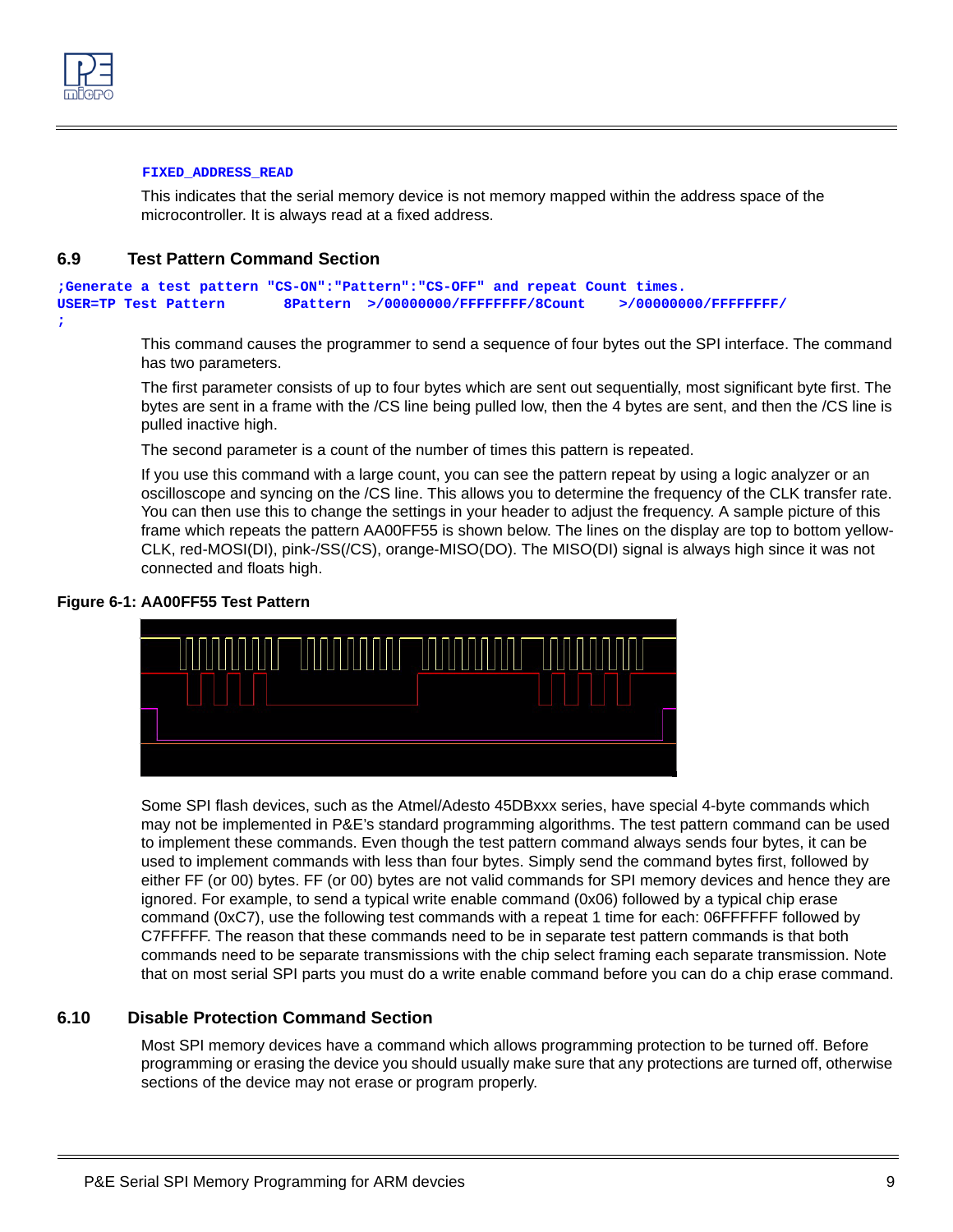

**Warning:** P&E does not automatically turn off protection because in some circumstances it may be required to leave certain sections protected.

On most devices, protection is turned off by writing 0 to the status register. However, some devices such as 45DBxx require a special sequence. This command uses the type of diable protection needed for the particular device.

```
; Disable Sector Protection.
USER=DP Disable Protection 0 /00000000/00000000/
```
**;;**

## <span id="page-12-0"></span>**6.11 Write Status Command Section**

Most SPI memory devices have a command which allows the Status Register to be written. This is often used to turn on/off protection bits for the device. Before programming or erasing the device you should usually make sure that any protection bits are turned off, otherwise sections of the device may not erase or program properly.

**Warning:** P&E does not automatically turn off protection because in some circumstances it may be required to leave certain sections protected.

Some devices may not have this command.

```
;Writes bits to the status register to set/clear protection bits.
USER=WS Write Status byte 2Byte >/00000000/000000FF/;
```
## <span id="page-12-1"></span>**6.12 Block Erase Commands Section**

Many devices have the ability to erase "pages", "sectors", or "blocks" of memory - names for these various regions are not consistent across different manufacturers. To avoid naming problems, P&E refers to these region types as A, B, and C Blocks if they exist. Comments are given for each type of block available which indicate the region size and the allowed range for region numbers. The user can specify a whole range of blocks by providing a beginning and ending block number within the specified range when prompted. In the text below, the module has a size of 128 kB. By calling the Erase A Block user function, you can erase the external memory in blocks of size 4k, and naturally there are 32 of those blocks (as indicated by the range of 00000000 to 0000001F). All of the blocks are numbered starting with 0. A whole range of blocks can be erased by providing a first block number and a last block number in hexadecimal.

```
;A Blocks 32-4k (0..1F)
USER=E1 Erase A blocks 2First A >/00000000/0000001F/2Last A >/00000000/0000001F/
;
;B Blocks 4-32k (0..3)
USER=E2 Erase B blocks 1First B >/00000000/00000003/1Last B >/00000000/00000003/
;
;C Blocks 2-64k (0..1)
USER=E3 Erase C blocks 1First C >/00000000/00000001/1Last C >/00000000/00000001/
;
```
### <span id="page-12-2"></span>**6.13 S-Record Code Section**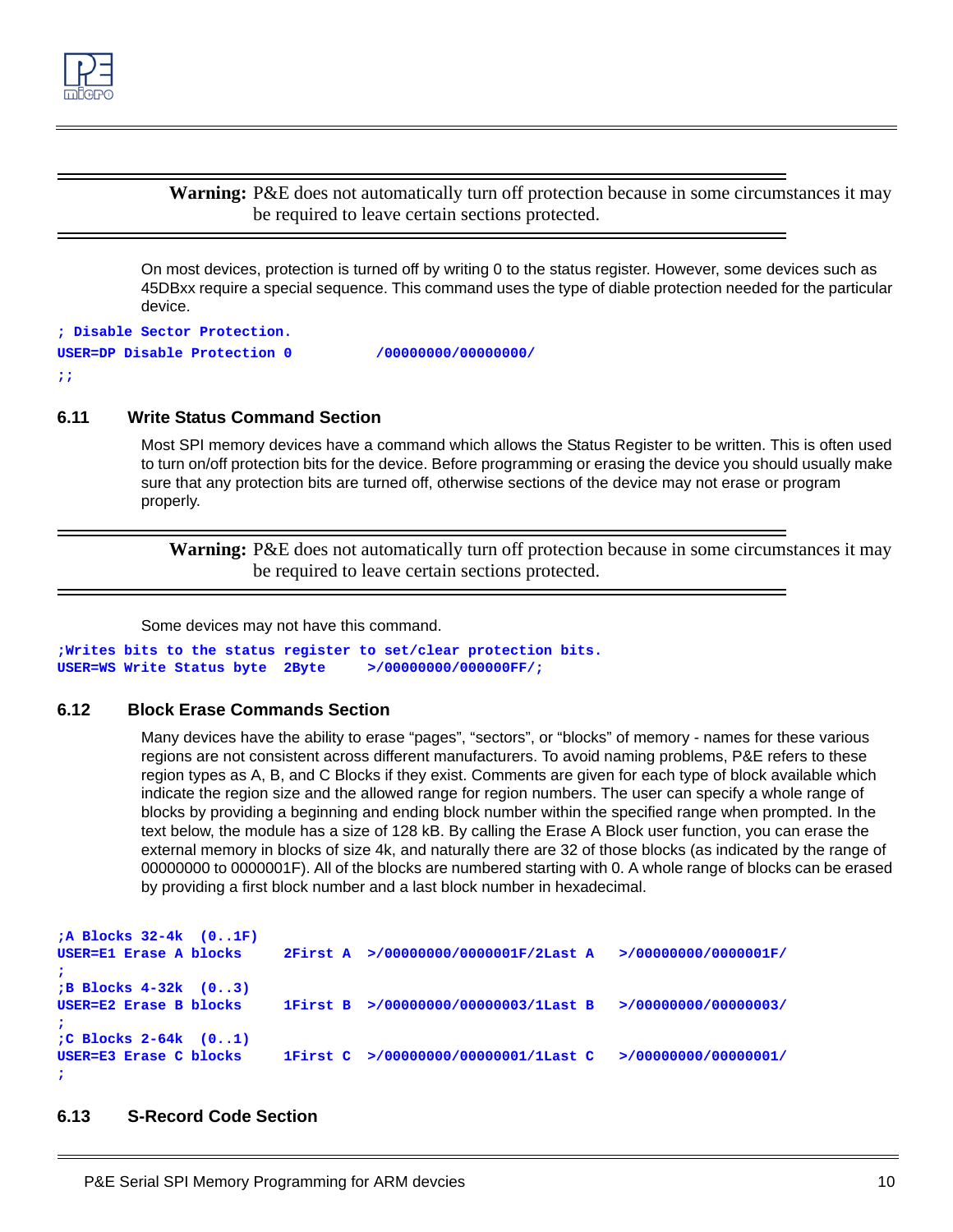

The S-Records, only partially shown here, represent the code, constants and tables of the algorithm.

**S315200000004406002060070020800000000000000059 S3152000001000000200A30400200000000000000000F1 S31520000020000000008B040020DB04002000000000FC**

### **… S70520000000DA**

## <span id="page-13-0"></span>**6.14 Checksum Section**

There is a checksum after the end of file mark for the algorithm. The checksum is done over all the characters of the programming algorithm including the S-Records. It is used by P&E to determine if the algorithm has been modified. If the algorithm has been changed in any way, P&E's programming software gives a warning message. However, the algorithm is still allowed to execute.

### **; &\*\$@**

# <span id="page-13-1"></span>**7 Algorithm Header Setup Examples**

Shown in this section are the headers for various P&E programming algorithms modified for different vendors' hardware platforms. The header of the original algorithm is shown in **blue**. Changes and additions made to support a particular platform setup are indicated in **red**. The setups range from easy to rather complex. However, they are all relatively simple to implement as can be seen below. There is nothing else to do to get going. If you are creating your own set up you can follow these examples to see how various microcontroller clocks and I/O pins are initialized. These examples also show you how various port configurations for the SPI flash are set up.

**[Section 7.4 - Toshiba TMPM364F10FG / Adesto AT25DF041A](#page-19-0)** is a case where all the SPI pins are connected to different microcontroller ports. It is important to note that this choice of ports does not impact the performance of the programming algorithm.

**[Section 7.7 - Spansion MB9AF312 / Spansion S25FL164K](#page-24-0)** also shows the use of the command-line programmer, CPROGACMP, to program both the microcontroller and the attached SPI Flash in one simple step.

## <span id="page-13-2"></span>**7.1 Freescale PKL25Z128VLK4 / Atmel AT25640B**

This section shows the header modifications needed to run the algorithm for an Atmel AT25640B Serial SPI EEPROM Memory [\[4.\]](#page-34-5) attached to the slave Freescale Kinetis® MKL25Z128 microcontroller [\[5.\]](#page-34-6) on a FRDM-KL25Z development Platform [\[6.\]](#page-34-7).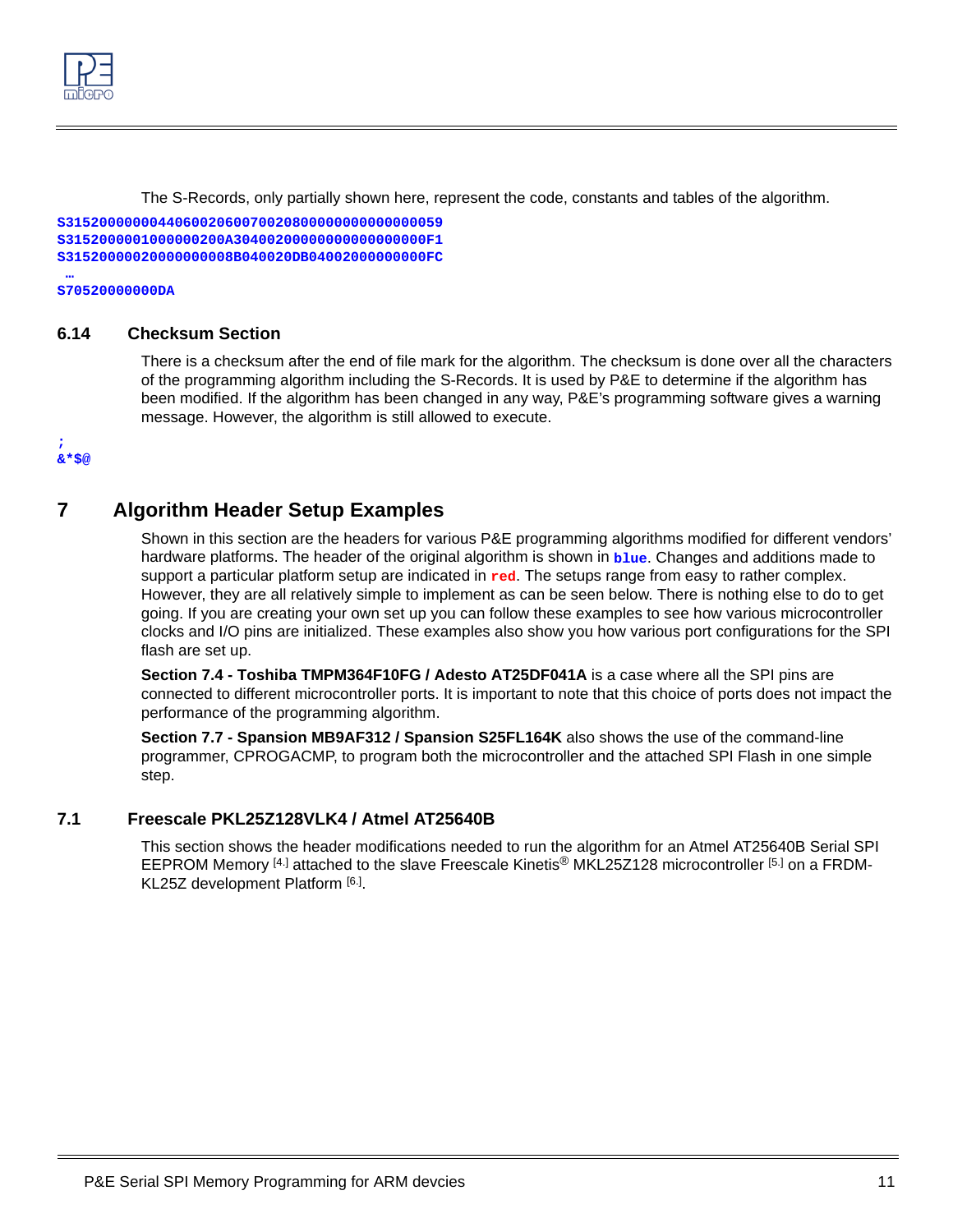

Figure 7-1: FRDM-KL25Z Development Platform



Shown below is the original Atmel AT25640B header in blue. The changes made to attach to the MKL25Z128 microcontroller are shown in red. First, the watchdog is disabled. Then the internal clock oscillator is set up for 48 MHz. The clock is turned on for Port C. The address of Port C and the pin numbers are provided for all 4 SPI pins. All the SPI signals are on the same port. However, the output bit port address is different than the input bit port address since, on this microcontroller, the same port is read and written at different addresses. The Port C Data Direction Register (DDR) is set up for the bits which are outputs. P&E's programming software can now use this algorithm to talk to the KL25Z microcontroller with an Atmel AT25640B serial SPI EEPROM attached as indicated.

Before trying to program or erase this serial device you should unprotect it by writing 00 hex to the status register protection bits using the WS (Write Status) USER Command.

Actual measurements indicate that the bit rate between the microprocessor and the EEPROM is approximately 1.86 MegaBits per second. Since there is a small overhead delay between bytes, the actual byte rate turns out to be approximately 204 KiloBytes per second.

```
;version 1.00, 03/15/2014, Copyright P&E Microcomputer Systems, www.pemicro.com
;device Atmel, AT25640B, 8x8k, proc=Freescale Freedom MKL25Z128VLK4, desc=sw spi
;begin_cs device=$00000000, length=$00002000, ram=$20000000
         \cdot *
; Disable Watchdog Timer, if one exists and is enabled at Reset
WRITE_LONG=00000000/40048100/ ;SIM_COPC=0
÷
;Set up system clock source and frequency if different from defaults
                               ;MCG C4 48MHz
WRITE BYTE=A0/40064003/
Ĵ.
; * * * * * * * * * * * *; Turn on clock distribution and power to needed microcontroller modules
WRITE_LONG=00040982/40048038/
                           ; scgc5=portc clock on
÷
                              *************************
;Set up serial part /WP and /HOLD to the inactive high state if necessary
; Set up Ports, Data Direction, and Mapping as necessary
WRITE LONG=00000143/4004B008/ ;Set pin as port ptc2 - /ss
WRITE_LONG=00000143/4004B014/ ;Set pin as port ptc5 - clk
WRITE LONG=00000143/4004B01C/ ;Set pin as port ptc7 - sdi
WRITE LONG=00000143/4004B018/
                          ;Set pin as port ptc6 - sdo
WRITE LONG=00000064/400FF094/
                           ;Set portc pins 2, 5, and 6 as outputs
```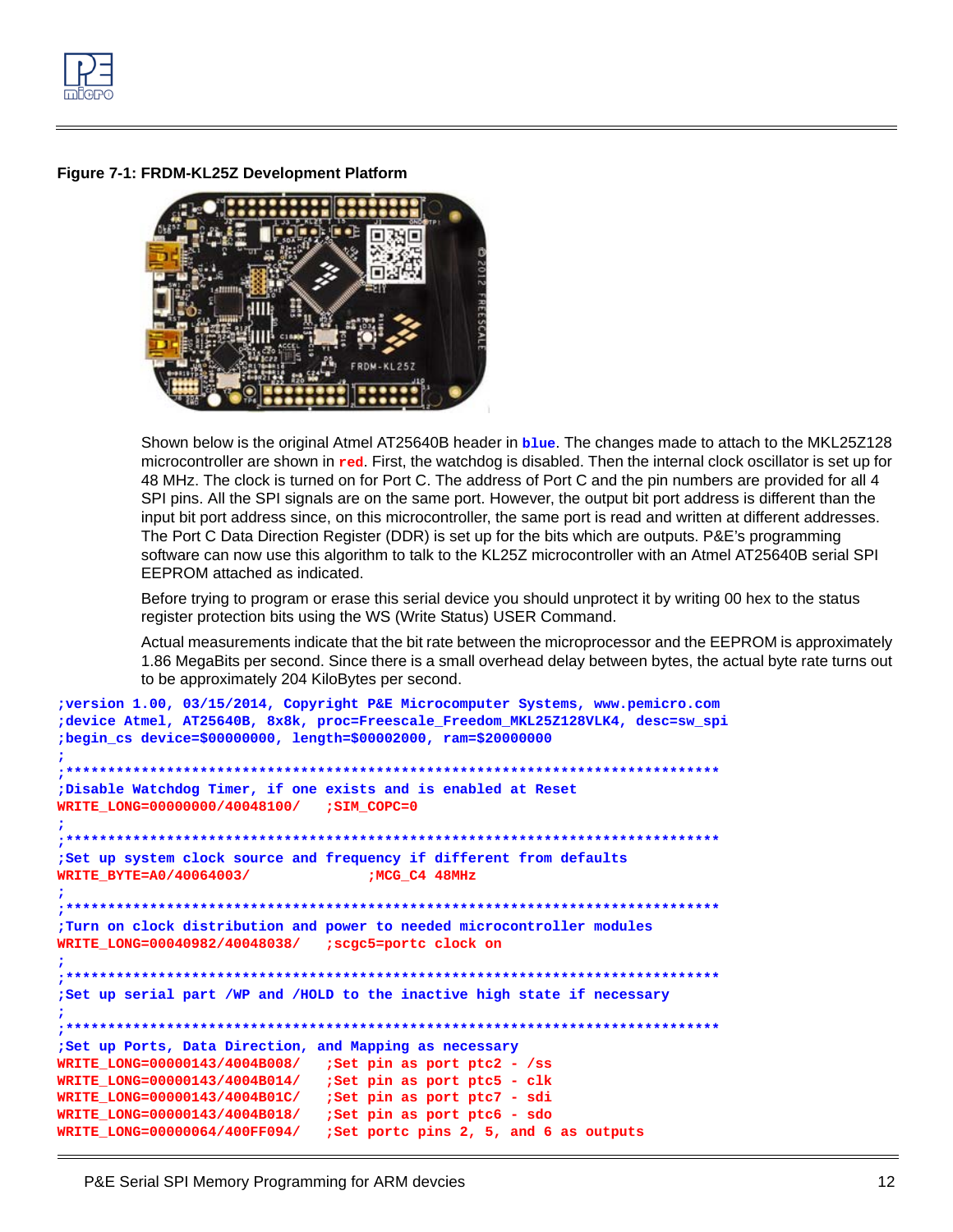

```
Enter SPI signal port addresses and pin numbers for the processor pins, either
; by filling in the symbolic hex parameter values in the ; PARAM statements below
; and remove the leading ; or insert your own formatted PARAM statements. Else,
; default parameters will be used.
; aaaaaaaa = 8 digit hex address; ee, ff, gg, hh = 2 digit hex port pin numbers
; SPI_CLK port address
; PARAM=2/aaaaaaaa/
                              ;SPI_/SS port address
; PARAM=3/aaaaaaaa/
                             ;SPI_MISO port address
; PARAM=4/aaaaaaaa/
                             ;SPI_MOSI port address
; PARAM=5/aaaaaaaa/
; PARAM=6/eeffgghh/
                             ; pin#s MOSI=ee, MISO=ff, /SS=gg, CLK=hh
PARAM=3/400FF080/
                             ;SPI_/SS pin Port - ptc2 - /ss
PARAM=2/400FF080/
                             ;SPI_CLK pin Port - ptc5 - clk
PARAM=4/400FF090/
                             ;SPI_MISO pin Port - ptc7 - sdi
PARAM=5/400FF080/
                             ; SPI_MOSI pin Port - ptc6 - sd0
PARAM=6/06070205/
                             port pin number definitions;
;end_cs
REQUIRES_PROG_VERSION=5.00/
PROGRAMMING_ALSO_DOES_VERIFY
NO_TIMING_TEST
NO_BASE_ADDRESS
FIXED ADDRESS READ
;Generate a test pattern "CS-ON": "Pattern": "CS-OFF" and repeat Count times.
USER=TP Test Pattern 8Pattern >/00000000/FFFFFFFF/8Count >/00000000/FFFFFFFF/
;Disable Sector Protection.
USER=DP Disable Protection 0
                                /00000000/00000000/
÷
; Writes bits to the status register to set/clear protection bits.
USER=WS Write Status byte 2Byte >/00000000/000000FF/;
```
#### <span id="page-15-0"></span> $7.2$ Texas Instruments® LM3S301 / Atmel AT25F1024

This section shows the header modifications needed to run the algorithm for an Atmel AT25F1024 Serial SPI Flash Memory [7.] attached to a Texas Instruments (Luminary Micro) LM3S301microcontroller [8.] on a Stellaris® Family Development Board<sup>[9.]</sup>.

Shown below is the original Atmel AT25F1024 header in blue, and the changes made to attach to the LM3S301 microcontroller are shown in red. First, the watchdog is turned off. Then, the internal clock oscillator is set up for 12 MHz. The clock is turned on for Port A. The address of Port A and the pin numbers are provided for all 4 SPI pins. All the SPI signals are on the same port which corresponds to pins which could be used as a hardware SPI. The Port A Data Direction Register (DDR) is set up for the bits which are outputs. P&E's programming software can now use this algorithm to talk to the LM3S301 microcontroller with an Atmel AT25F1024 serial SPI Flash attached as indicated. Actual measurements indicate that the bit rate between the microprocessor and the Flash is approximately 476 KiloBits per second. Since there is an overhead delay between bytes, the actual byte rate turns out to be approximately 51 KiloBytes per second.

Before trying to program or erase this serial device, you should unprotect it by writing 00 hex to the status register protection bits using the WS (Write Status) USER Command.

### **Figure 7-2: Stellaris Family Development Board**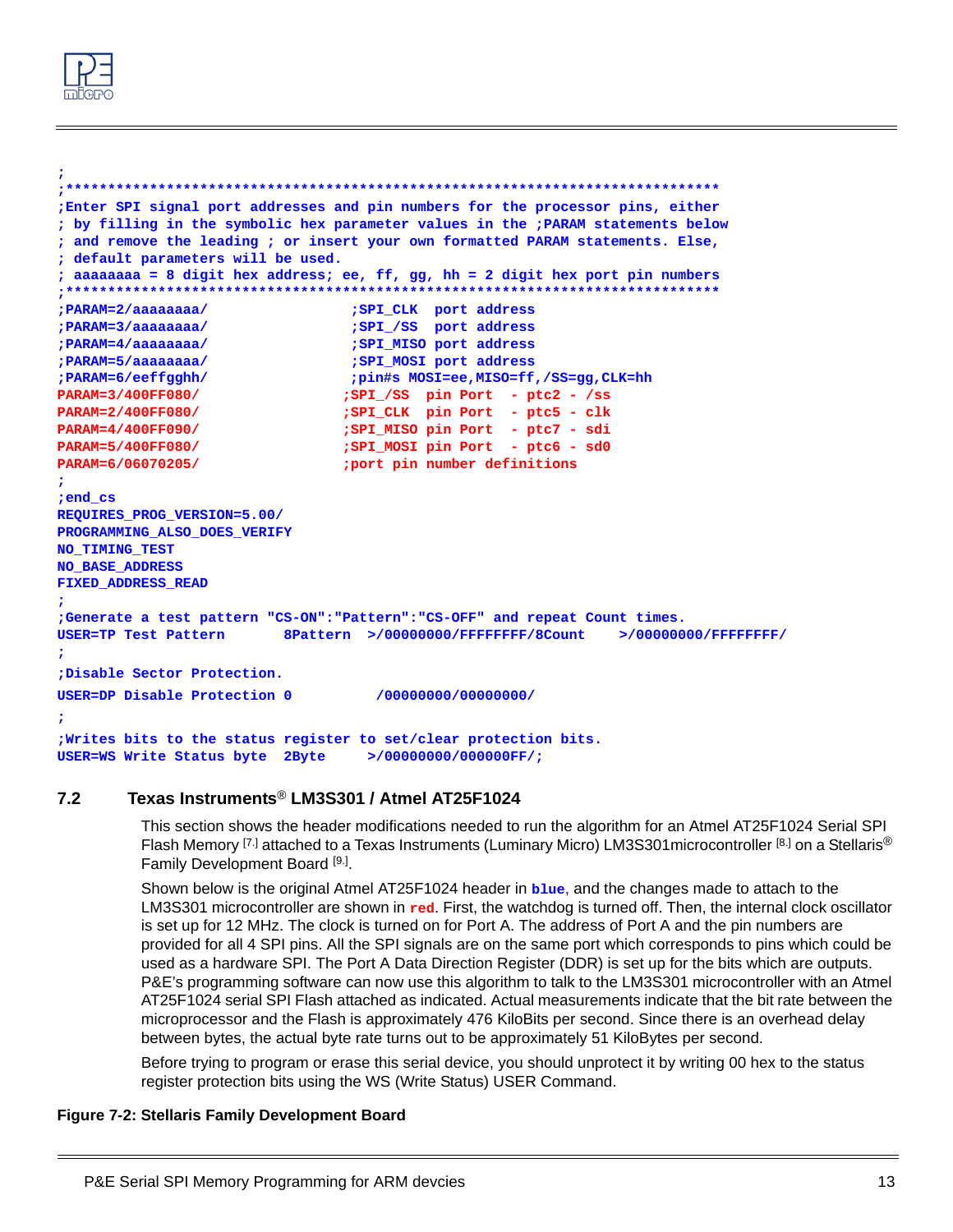



```
; version 1.00, 11/05/2011, Copyright P&E Microcomputer Systems, www.pemicro.com
;device Atmel, AT25F1024, 8x128k, proc=TI_LM3S301_Stellaris_DevBoard, desc=sw_spi
;begin_cs device=$00000000, length=$00020000, ram=$20000000
;Disable Watchdog Timer, if one exists and is enabled at Reset
WRITE LONG=00000000/400F2000/
                           ;Turn off watchdog
WRITE_LONG=00000000/400F2000/
                           ;Turn off watchdog
WRITE LONG=000000B1/400F2004/
÷
;Set up system clock source and frequency if different from defaults
WRITE LONG=078E3AD0/400FE060/
                          ;Set internal default clock to 12MHz
; Turn on clock distribution and power to needed microcontroller modules
WRITE_LONG=00000001/400FE108/
                          ;Turn on port A
;Set up serial part /WP and /HOLD to the inactive high state if necessary
÷
; Set up Ports, Data Direction, and Mapping as necessary
WRITE_LONG=0000002C/40004400/
                          ;Port A pins 2,3,5 outputs, pin 4 input
\ddot{ }Enter SPI signal port addresses and pin numbers for the processor pins, either
; by filling in the symbolic hex parameter values in the ; PARAM statements below
; and remove the leading ; or insert your own formatted PARAM statements. Else,
; default parameters will be used..
; aaaaaaaa = 8 digit hex address; ee, ff, gg, hh = 2 digit hex port pin numbers
,********************************
; PARAM=2/aaaaaaaa/
                           ; SPI_CLK port address
                           ;SPI_/SS port address
:PARAM=3/aaaaaaaa/
; PARAM=4/aaaaaaaa/
                           ; SPI_MISO port address
; PARAM=5/aaaaaaaa/
                          ;SPI_MOSI port address
; PARAM=6/eeffgghh/
                          ; pin#s MOSI=ee, MISO=ff, /SS=gg, CLK=hh
PARAM=2/400043FC/
                          ;SPI_CLK pin Port - PTA5
PARAM=3/400043FC/
                          ;SPI /SS pin Port - PTA2
PARAM=4/400043FC/
                          ;SPI_MISO pin Port - PTA7
PARAM=5/400043FC/
                           ;SPI_MOSI pin Port - PTA6
```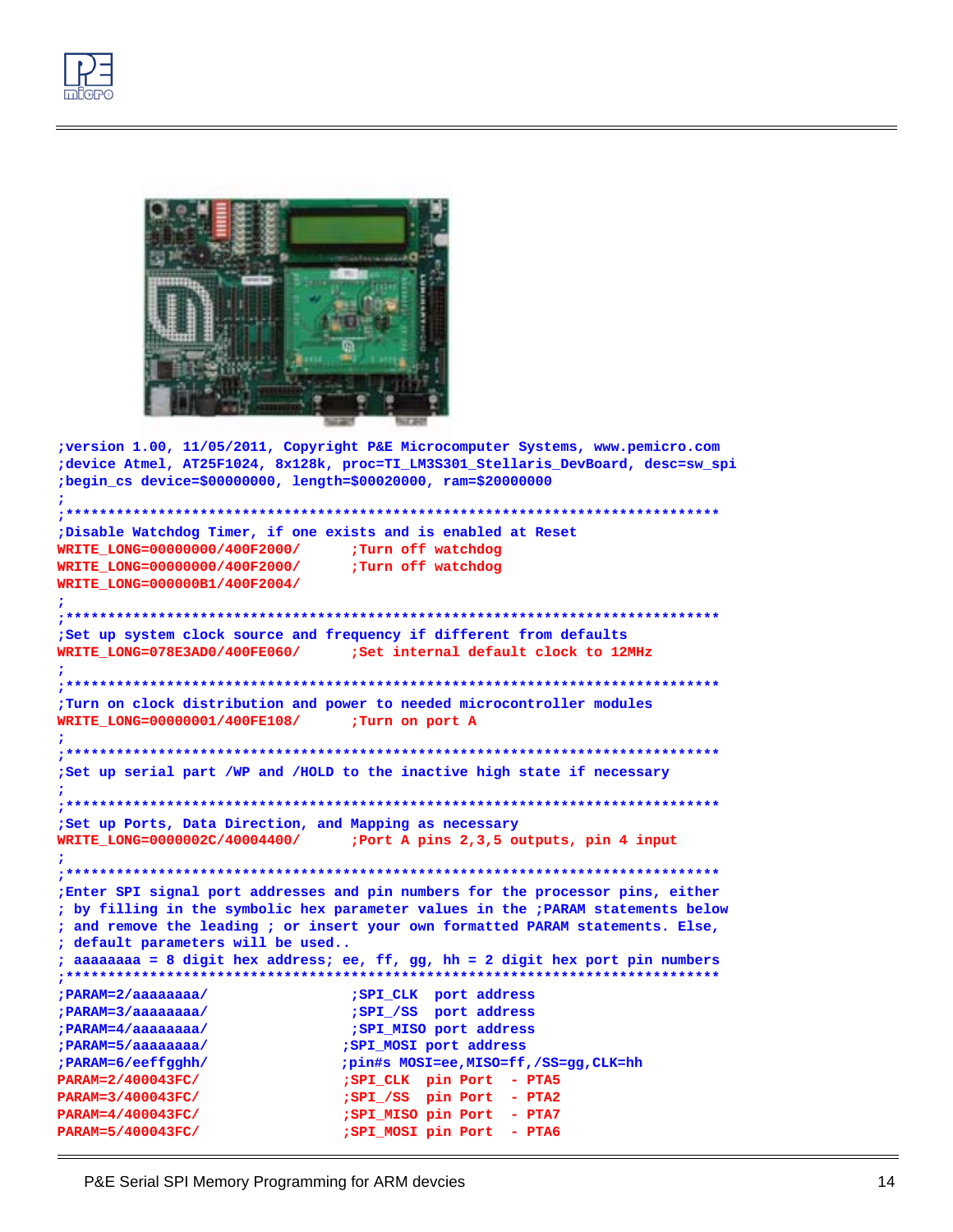

```
PARAM=6/06070205/ ;port pin number definitions 
;
;end_cs
REQUIRES_PROG_VERSION=5.00/
PROGRAMMING_ALSO_DOES_VERIFY
NO_TIMING_TEST
NO_BASE_ADDRESS
FIXED_ADDRESS_READ
;
;Generate a test pattern "CS-ON":"Pattern":"CS-OFF" and repeat Count times.
USER=TP Test Pattern 8Pattern >/00000000/FFFFFFFF/8Count >/00000000/FFFFFFFF/
;
;Disable Sector Protection.
USER=DP Disable Protection 0 /00000000/00000000/
;
;Writes bits to the status register to set/clear protection bits.
USER=WS Write Status byte 2Byte >/00000000/000000FF/;
;A Blocks 4-32k (0..3)
USER=E1 Erase A 1First A >/00000000/00000003/1Last A >/00000000/00000003/
;
```
## <span id="page-17-0"></span>**7.3 Freescale K20DX128VFM5 / Adesto AT45DB161E-512**

This section shows the header modifications needed to run the algorithm for an Adesto / Atmel AT45B161E-512 Serial SPI Memory [\[4.\]](#page-34-5) attached to the slave Freescale Kinetis K20DX128VFM5 microcontroller [\[10.\]](#page-34-11) on a FRDM-KL25Z development Platform [\[6.\].](#page-34-7) Before trying to program or erase this serial device, you should unprotect it using the DP (Disable Protection) USER Command.

Notice that all the I/O pins used are on Port C which could also be mapped as SPI hardware pins. This represents probably the most complex setup because special run time code must be used to turn off the watchdog timer on the K20 processor. This example was run on the K20 control processor of the same FRDM-KL25Z development Platform [\[6.\]](#page-34-7) used in **[Section 7.1 - Freescale PKL25Z128VLK4 / Atmel AT25640B](#page-13-2)**.

Shown below is the original Adesto AT45DB161E-512 header in **blue**, and the changes made to attach to the K20DX128VFM5 microcontroller in **red**. In this example, Cortex–M0 code is first written into the processor RAM at address 1FFFFF00. It is then executed. This code Is necessary to turn off the watchdog timer. After turning off the watchdog timer, the clock speed is increased to 48 MHz. Finally, the Port C pins as set up to access the SPI flash. These port pins correspond to one of the on-chip hardware SPIs.

Before trying to program or erase this serial device you should unprotect it using the DP USER Command.

```
;version 1.00, 04/01/2014, Copyright P&E Microcomputer Systems, www.pemicro.com 
;device Adesto, AT45DB161E-512, 8x2Meg, proc=Freescale_Freedom_K20DX128VFM5, desc=sw_spi
;begin_cs device=$00000000, length=$00200000, ram=$20000000
;
;******************************************************************************
;Disable Watchdog Timer, if one exists and is enabled at Reset
WRITE_LONG=49064805/1FFFFF00/ ; ldr r0,unlock ;get wdog unlock addr
                            ; ldr r1,control ;get wdog control addr
WRITE_LONG=4B074A06/1FFFFF04/ ; ldr r2,const ;get constants 
                                     ; ldr r3,const+4
WRITE_LONG=80022402/1FFFFF08/ ; movs r4,#0X2 ;const 0x02
                                      ; strh r2,[r0] ;unlock wdog
WRITE_LONG=BF008003/1FFFFF0C/ ; strh r3,[r0] ; " 
                            ; nop ;short delay
```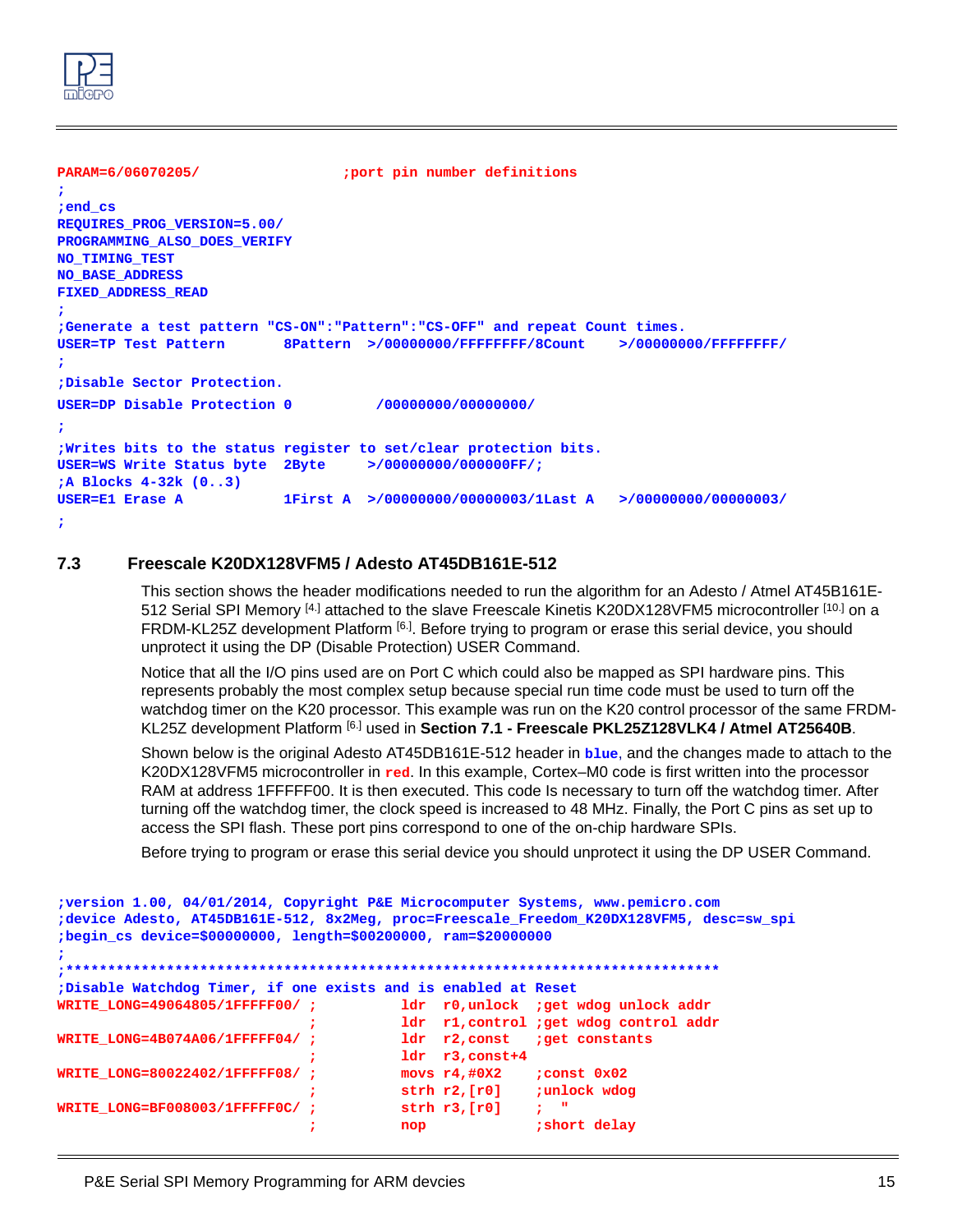

```
WRITE_LONG=2200800C/1FFFFF10/ ; strh r4,[r1] ;turn wdog off 
                                      ; movs r2,#0x0 ;return no error
WRITE_LONG=0000BE00/1FFFFF14/ ; bkpt #0x0 ;cause breakpoint
                                      ; allign data 
WRITE_LONG=4005200E/1FFFFF18/ ; unlock: dc32 0x4005200E ;wdog unlock addr
WRITE_LONG=40052000/1FFFFF1C/ ; control: dc32 0x40052000 ;wdog control addr
WRITE_LONG=0000C520/1FFFFF20/ ; const: dc32 0x0000C520
WRITE_LONG=0000D928/1FFFFF24/ ; dc32 0x0000D928
SET_PC_AND_RUN=1FFFFF00/ ; run code to disable software watchdog
;
;******************************************************************************
;Set up system clock source and frequency if different from defaults
WRITE_BYTE=A0/40064003/ ;MCG_C4 48MHz
;
;******************************************************************************
;Turn on clock distribution and power to needed microcontroller modules
WRITE_LONG=00040982/40048038/ ;scgc5=portc clock on
;
;******************************************************************************
;Set up serial part /WP and /HOLD to the inactive high state if necessary
;
;******************************************************************************
;Set up Ports, Data Direction, and Mapping as necessary
WRITE_LONG=00000143/4004B004/ ;Set pin as port ptc1 - /reset
WRITE_LONG=00000143/4004B008/ ;Set pin as port ptc2 - /ss
WRITE_LONG=00000143/4004B014/ ;Set pin as port ptc5 - clk
WRITE_LONG=00000143/4004B01C/ ;Set pin as port ptc7 - sdi
WRITE_LONG=00000143/4004B018/ ;Set pin as port ptc6 - sdo
WRITE_LONG=00000066/400FF094/ ;Set portc pins 1,2,5, and 6 as outputs
WRITE_LONG=00000002/400FF080/ ;ptc1 - make /reset high
;
;******************************************************************************
;Enter SPI signal port addresses and pin numbers for the processor pins, either 
; by filling in the symbolic hex parameter values in the ;PARAM statements below 
; and remove the leading ; or insert your own formatted PARAM statements. Else, 
; default parametes will be used. 
; aaaaaaaa = 8 digit hex address; ee, ff, gg, hh = 2 digit hex port pin numbers 
;******************************************************************************
;PARAM=2/aaaaaaaa/ ;SPI_CLK port address 
;PARAM=3/aaaaaaaa/ ;SPI_/SS port address 
;PARAM=4/aaaaaaaa/ ;SPI_MISO port address 
;PARAM=5/aaaaaaaa/ ;SPI_MOSI port address
;PARAM=6/eeffgghh/ ;pin#s MOSI=ee,MISO=ff,/SS=gg,CLK=hh 
PARAM=3/400FF080/ ;SPI_/SS pin Port - ptc2 - /ss
PARAM=2/400FF080/ ;SPI_CLK pin Port - ptc5 - clk
PARAM=4/400FF090/ ;SPI_MISO pin Port - ptc7 - sdi
PARAM=5/400FF080/ ;SPI_MOSI pin Port - ptc6 - sd0
PARAM=6/06070205/ ;port pin number definitions 
;
;end_cs
REQUIRES_PROG_VERSION=5.00/
PROGRAMMING_ALSO_DOES_VERIFY
NO_TIMING_TEST
NO_BASE_ADDRESS
FIXED_ADDRESS_READ
;
;Generate a test pattern "CS-ON":"Pattern":"CS-OFF" and repeat Count times.
```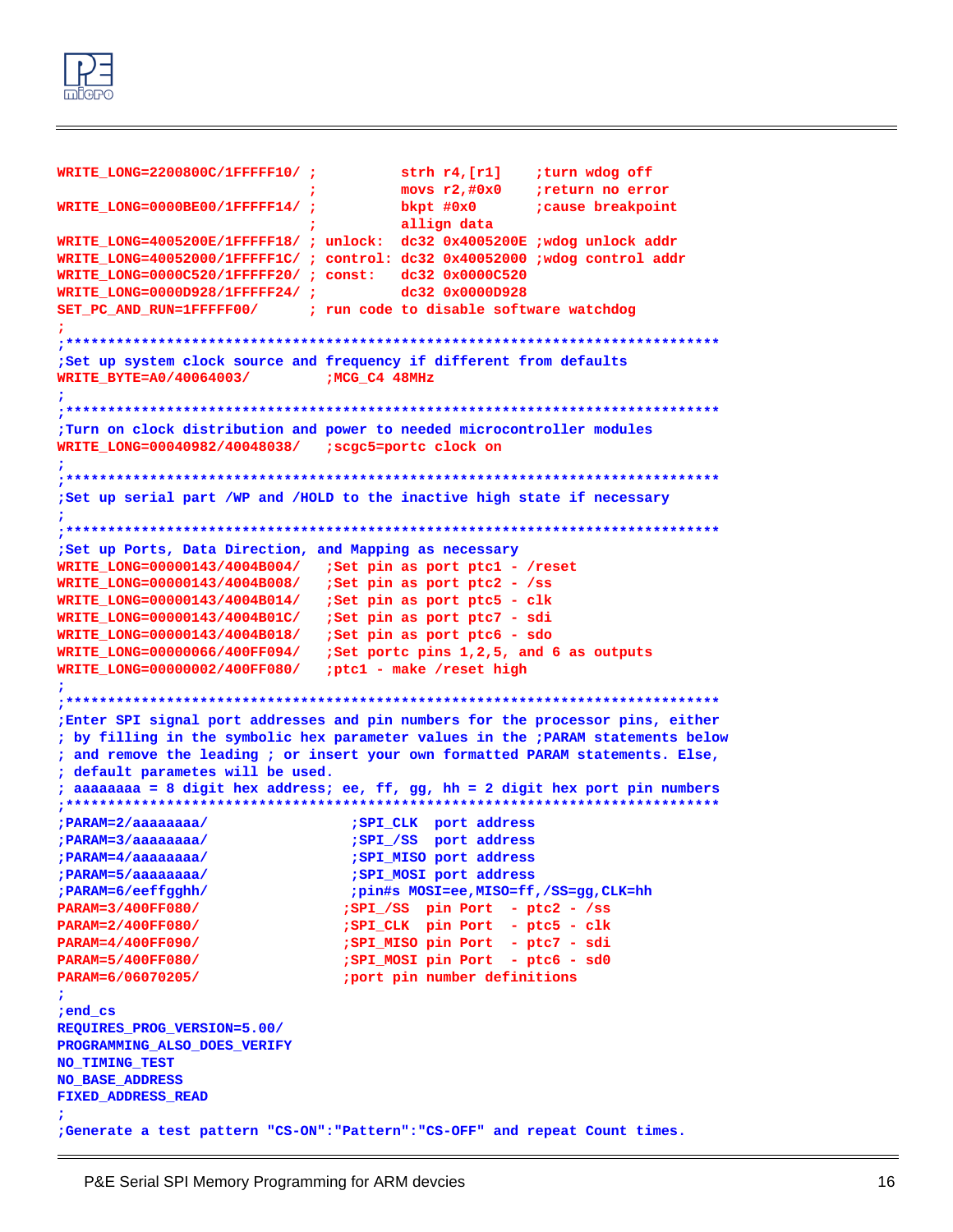

```
USER=TP Test Pattern 8Pattern >/00000000/FFFFFFFF/8Count >/00000000/FFFFFFFF/
;
;Disable Sector Protection.
USER=DP Disable Protection 0 /00000000/00000000/
;
;A Blocks 4k-512 (0..FFF)
USER=E1 Erase A 3First A >/00000000/00000FFF/3Last A >/00000000/00000FFF/
; 
;B Blocks 512-4k (0..1FF)
USER=E2 Erase B 3First B >/00000000/000001FF/3Last B >/00000000/000001FF/
;
;C Blocks 1-4k,1-124k,15-128k (0..10)
USER=E3 Erase C 2First C >/00000000/00000010/2Last C >/00000000/00000010/
;
```
## <span id="page-19-0"></span>**7.4 Toshiba TMPM364F10FG / Adesto AT25DF041A**

Shown below is the original Adesto AT25DF041A header in **blue** and the changes made to attach to the TMPM364F10FG microcontroller [\[11.\]](#page-34-12)[\[12.\]](#page-34-13) are shown in **red**. First, the watchdog is disabled. The internal clock oscillator is set up for approximately 40 MHz using the PLL. Addresses of the I/O ports and associated pin numbers are provided for all 4 SPI pins. P&Es programming software can now use this algorithm to talk to a Toshiba microcontroller with an Adesto AT25DF041A serial SPI Flash attached as indicated. Actual measurements indicate that the bit rate between the microprocessor and the Flash is approximately 1.408 MegaBits per second. Since there is a small overhead delay between bytes, the actual byte rate turns out to be approximately 147 KiloBytes per second.

Notice that all of the pins used to implement the SPI are on different ports and do not correspond to any hardware SPI signals.

Before trying to program or erase this serial device, you should unprotect it by writing 00 hex to the status register protection bits using the WS (Write Status) USER Command.

### **Figure 7-3: Keil Development Board**



**;version 1.00, 03/15/2014, Copyright P&E Microcomputer Systems, www.pemicro.com ;device Adesto, AT25DF041A, 8x512k, desc=sw\_spi, proc=Keil\_Toshiba\_TMPM364F10FG\_Board ;begin\_cs device=\$00000000, length=\$01000000, ram=\$20000000 ; ;\*\*\*\*\*\*\*\*\*\*\*\*\*\*\*\*\*\*\*\*\*\*\*\*\*\*\*\*\*\*\*\*\*\*\*\*\*\*\*\*\*\*\*\*\*\*\*\*\*\*\*\*\*\*\*\*\*\*\*\*\*\*\*\*\*\*\*\*\*\*\*\*\*\*\*\*\*\* ;Disable Watchdog Timer, if one exists and is enabled at Reset WRITE\_LONG=00000000/400F2000/ ;WDMOD-Disable watchdog timer. WRITE\_LONG=000000B1/400F2004/ ;WDCR -Set disable code ;**

```
;******************************************************************************
;Set up system clock source and frequency if different from defaults
WRITE_LONG=0000701E/400F400C/ ;CGPLLSEL - set pll rate rs/is/cD2s/nd
```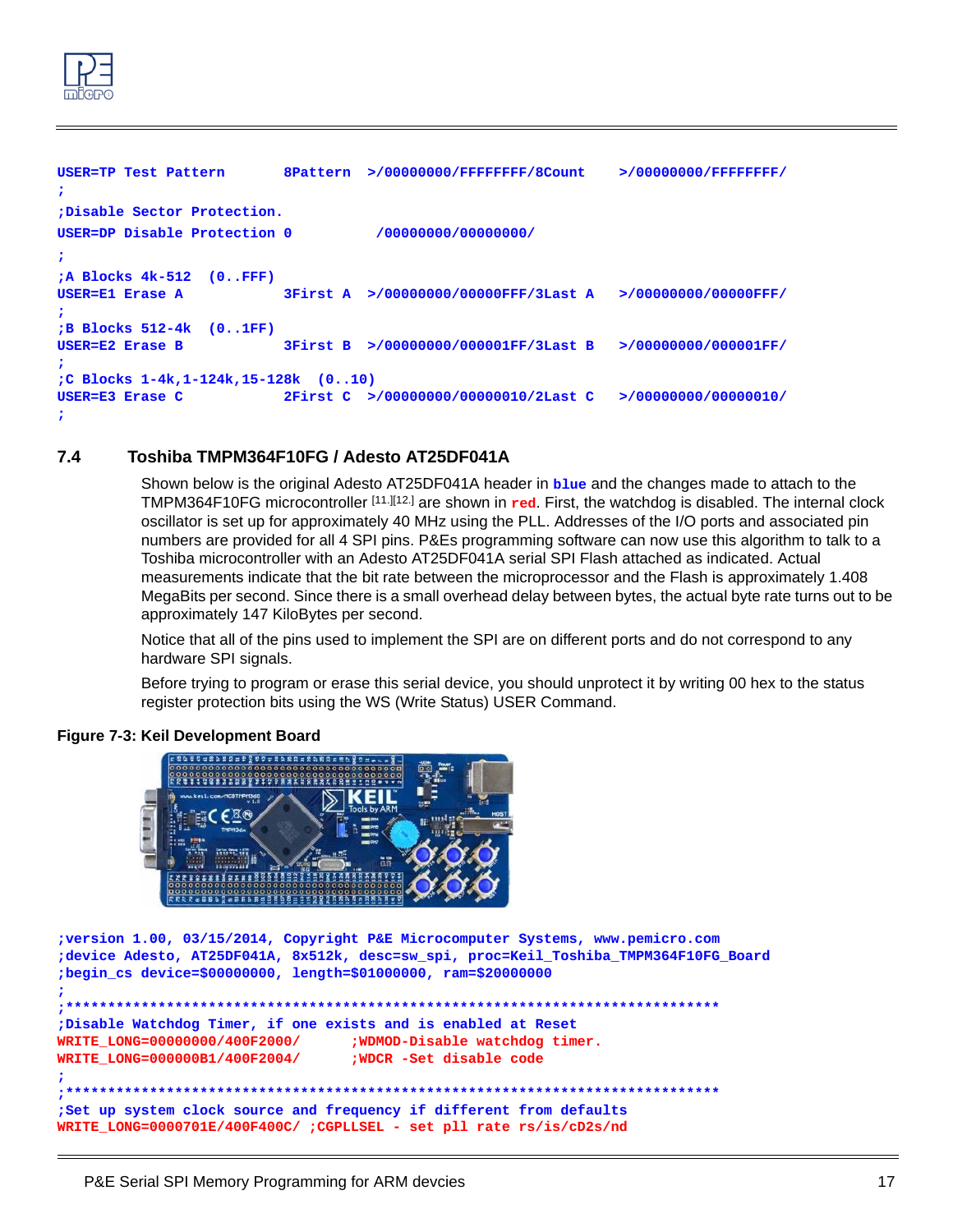

```
WRITE_LONG=80000334/400F4004/ ;CGOSCCR - set pllon
WRITE_LONG=0000701F/400F400C/ ;CGPLLSEL - set pllsel
\ddot{ }; Turn on clock distribution and power to needed microcontroller modules
;Set up serial part /WP and /HOLD to the inactive high state if necessary
;Set up Ports, Data Direction, and Mapping as necessary
WRITE_LONG=00000008/400C0204/ ; PC3 - CLK - Output
WRITE_LONG=00000010/400C0604/ ; PG4 - /SS - Output
\verb+WRTTE_LONG=00000040/400COB38/}pL6 - \verb+MISO - Enable InputWRITE_LONG=00000004/400C0D04/ ;PN2 - MOSI - Output
÷
Enter SPI signal port addresses and pin numbers for the processor pins, either
; by filling in the symbolic hex parameter values in the ; PARAM statements below
; and remove the leading ; or insert your own formatted PARAM statements. Else,
; default parameters will be used.
; aaaaaaaa = 8 digit hex address; ee, ff, gg, hh = 2 digit hex port pin numbers
,********************************
                                                   ********************
                              ;SPI_CLK port address
; PARAM=2/aaaaaaaa/
; PARAM=3/aaaaaaaa/
                              ;SPI_/SS port address
                              ;SPI_MISO port address
; PARAM=4/aaaaaaaa/
; PARAM=5/aaaaaaaa/
                              ;SPI_MOSI port address
; PARAM=6/eeffgghh/
                              ;pin#s MOSI=ee,MISO=ff,/SS=gg,CLK=hh
PARAM=2/400C0200/
                             ; SPI_CLK port address - PC3
PARAM=3/400C0600/
                             ;SPI_/SS port address - PG4
                             ; SPI_MISO port address - PL6
PARAM=4/400C0B00/
PARAM=5/400C0D00/
                             ;SPI_MOSI port address - PN2
PARAM=6/02060403/
; end_cs
REQUIRES_PROG_VERSION=5.00/
PROGRAMMING ALSO DOES VERIFY
NO_TIMING_TEST
NO_BASE_ADDRESS
FIXED_ADDRESS_READ
;Generate a test pattern "CS-ON": "Pattern": "CS-OFF" and repeat Count times.
USER=TP Test Pattern
                       8Pattern >/00000000/FFFFFFFFF/8Count >/00000000/FFFFFFFF/
:Disable Sector Protection.
USER=DP Disable Protection 0
                                 /00000000/00000000/
; Writes bits to the status register to set/clear protection bits.
USER=WS Write Status byte 2Byte >/00000000/000000FF/
÷
;A Blocks 128-4k (0..7F)
USER=E1 Erase A blocks
                       2First A >/00000000/0000007F/2Last A >/00000000/0000007F/
;B Blocks 16-32k (0..F)
                       1First B >/00000000/0000000F/1Last B >/00000000/0000000F/
USER=E2 Erase B blocks
÷
```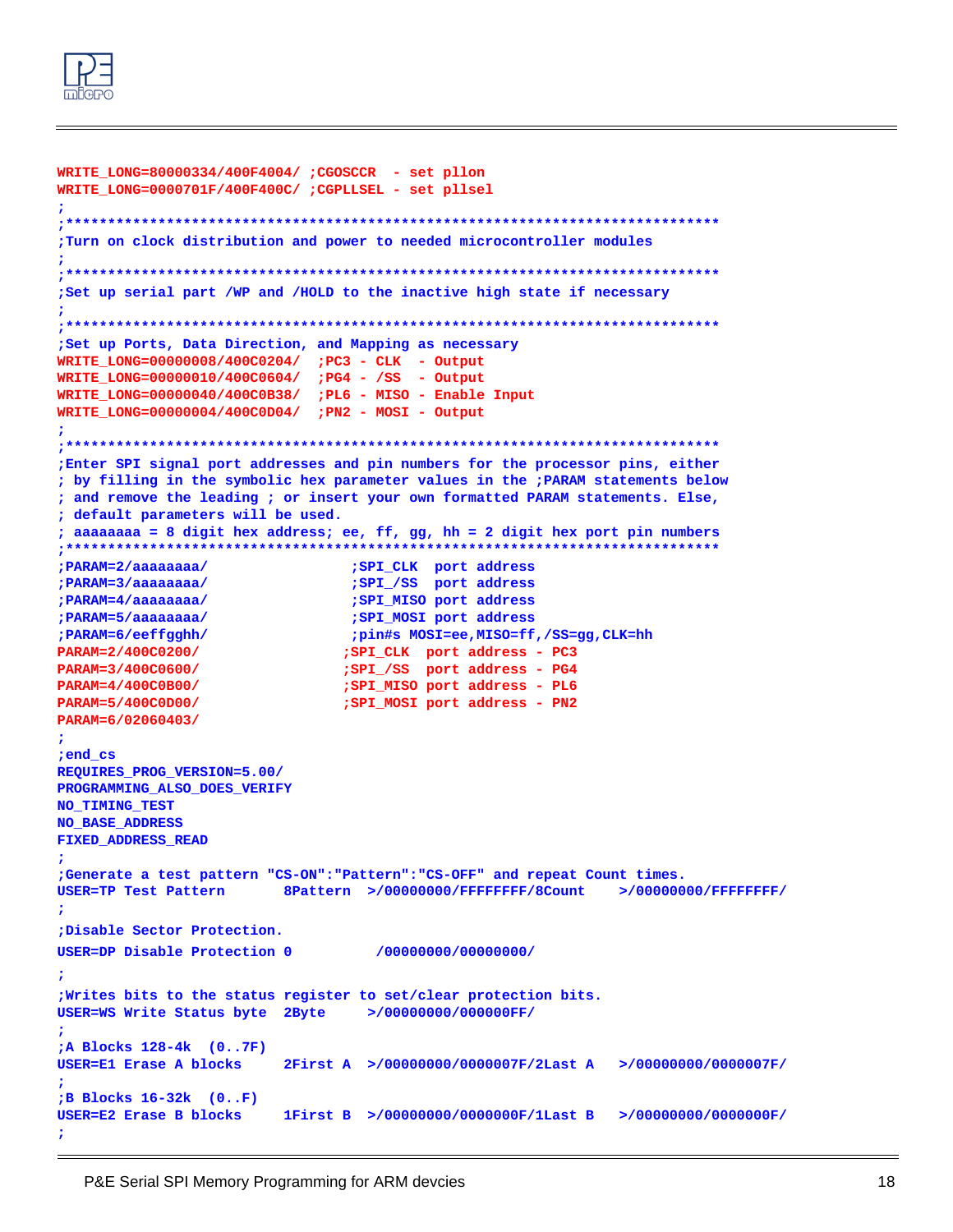

**;C Blocks 8-64k (0..7) USER=E3 Erase C blocks 1First C >/00000000/00000007/1Last C >/00000000/00000007/ ;**

## <span id="page-21-0"></span>**7.5 NXP**® **LPC1769 / Adesto AT25DL081**

Shown below is the original Adesto AT25DL081 header in **blue** and the changes made to attach to the NXP LPC1769 microcontroller on an Embedded Artists LPCXpressoLPC1769revB development board [\[13.\]](#page-34-14)[\[14.\]](#page-34-15) are shown in **red**. There is no need to disable watchdog since it is off when the processor is reset. P&E's programming software automatically does a reset of the microcontroller during startup. The internal clock oscillator is set up for approximately 120 MHz using the PLL and the internal 4 MHz clock. Addresses of the I/O ports and associated pin numbers are provided for all 4 SPI pins. P&Es programming software can now use this algorithm to talk to the NXP microcontroller with an Adesto AT25DL081 serial SPI Flash attached as indicated. Actual measurements indicate that the bit rate between the microprocessor and the Flash is approximately 6.666 MegaBits per second. Since there is a small overhead delay between bytes, the actual byte rate turns out to be approximately 676 KiloBytes per second.

Notice that all the pins used to implement the SPI are on Port P0 and correspond to on-chip hardware SPI pins. Before trying to program or erase this serial device, you should unprotect it by writing 00 hex to the protection bits using the WS (Write Status) USER Command. Also notice that the RAM address is set at 10000000 which is necessary for NXP microcontrollers since they do not have RAM at address 20000000 that most ARM Cortex-M microcontrollers have. In general, if you are using NXP microcontrollers, make sure you received algorithms with the RAM address set at 10000000 when you acquire algorithms from P&E. These algorithms have 'sw\_spi\_nxp' in their names as opposed to just 'sw\_spi'.

Before trying to program or erase this serial device, you should unprotect it by writing 00 hex to the status register protection bits using the WS (Write Status) USER Command.



## **Figure 7-4: NXP Development Board**

```
;version 1.00, 03/15/2014, Copyright P&E Microcomputer Systems, www.pemicro.com 
;device Atmel, AT25DL081A, 8x1Meg, ,proc=NXP_Xpresso_LPC1769, desc=sw_spi_nxp
;begin_cs device=$00000000, length=$00100000, ram=$10000000
;
    ;******************************************************************************
;Disable Watchdog Timer, if one exists and is enabled at Reset
;
;******************************************************************************
;Set up system clock source and frequency if different from defaults
;Set pll for ~ 120Mz
WRITE_LONG=0000003B/400FC084/ ;PLL0CFG, N=1, M=60, Internal RC Clock ~ 4MHz
WRITE_LONG=000000AA/400FC08C/ ;PLLOFEED, Feed Seqence-Make PLL0CFG effective
WRITE_LONG=00000055/400FC08C/ 
WRITE_LONG=00000001/400FC080/ ;PLL0CON, Enable
WRITE_LONG=000000AA/400FC08C/ ;PLLOFEED, Feed Seqence-Enable PLL0
WRITE_LONG=00000055/400FC08C/
```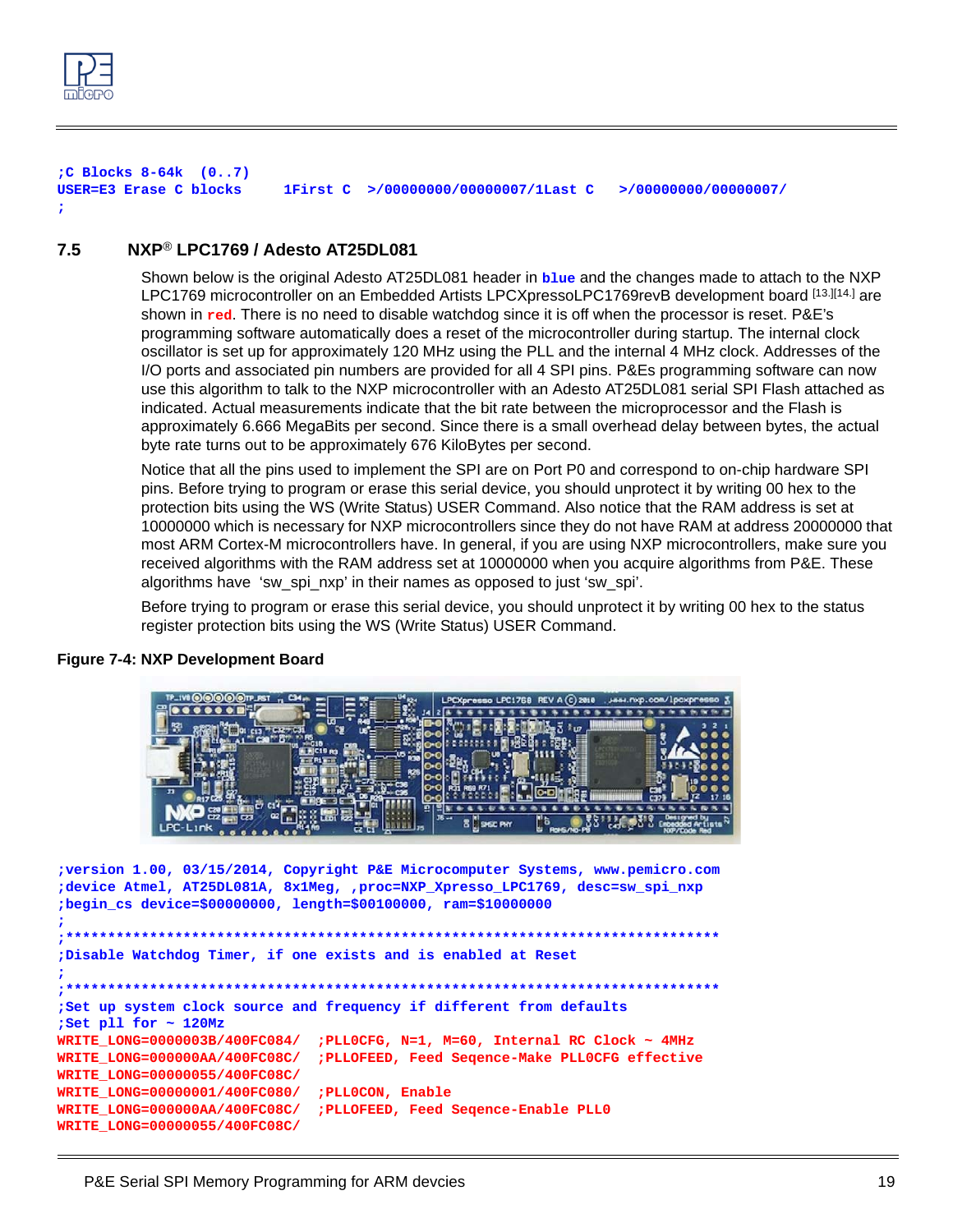

```
wRITE_LONG=00000003/400FC104/ ;CCLKCFG, Divide pll clock by 4
DELAY=0001/
                           ; Wait 1 ms for pll stablize
WRITE_LONG=00000003/400FC080/ ;PLL0CON, Connect
WRITE_LONG=000000AA/400FC08C/ ; PLLOFEED, Feed Seqence-Connect PLL0
WRITE_LONG=00000055/400FC08C/
; Turn on clock distribution and power to needed microcontroller modules
;Set up serial part /WP and /HOLD to the inactive high state if necessary
;Set up Ports, Data Direction, and Mapping as necessary
WRITE_LONG=00058000/2009C000/ ;FIODIR, Make P0.15, P0.16, ad P0.18 Outputs
\ddot{ }Enter SPI signal port addresses and pin numbers for the processor pins, either
; by filling in the symbolic hex parameter values in the ; PARAM statements below
; and remove the leading ; or insert your own formatted PARAM statements. Else,
; default parameters will be used.
; aaaaaaaa = 8 digit hex address; ee, ff, gg, hh = 2 digit hex port pin numbers
,********************************
                                                   ********************
                              ; SPI_CLK port address
; PARAM=2/aaaaaaaa/
; PARAM=3/aaaaaaaa/
                              ;SPI_/SS port address
                              ;SPI_MISO port address
; PARAM=4/aaaaaaaa/
                              ;SPI_MOSI port address
; PARAM=5/aaaaaaaa/
; PARAM=6/eeffgghh/
                              ;pin#s MOSI=ee,MISO=ff,/SS=gg,CLK=hh
PARAM=2/2009C014/
                             ; SPI_CLK port address - P0.15
PARAM=3/2009C014/
                             ;SPI_/SS port address - P0.16
PARAM=4/2009C014/
                             ;SPI_MISO_port_address - P0.17
PARAM=5/2009C014/
                             ;SPI_MOSI port address - P0.18
PARAM=6/1211100F/
                             ;pin#s MOSI=ee,MISO=ff,/SS=gg,CLK=hh
; end_cs
REQUIRES_PROG_VERSION=5.00/
PROGRAMMING ALSO DOES VERIFY
NO_TIMING_TEST
NO_BASE_ADDRESS
FIXED_ADDRESS_READ
;Generate a test pattern "CS-ON": "Pattern": "CS-OFF" and repeat Count times.
USER=TP Test Pattern
                       8Pattern >/00000000/FFFFFFFFF/8Count >/00000000/FFFFFFFF/
:Disable Sector Protection.
USER=DP Disable Protection 0
                                 /00000000/00000000/
; Writes bits to the status register to set/clear protection bits.
USER=WS Write Status byte 2Byte >/00000000/000000FF/
÷
;A Blocks 256-4k (0..FF)
USER=E1 Erase A blocks
                       2First A >/00000000/000000FF/2Last A >/00000000/000000FF/
;B Blocks 32-32k (0..1F)
                       2First B >/00000000/0000001F/2Last B >/00000000/0000001F/
USER=E2 Erase B blocks
÷
```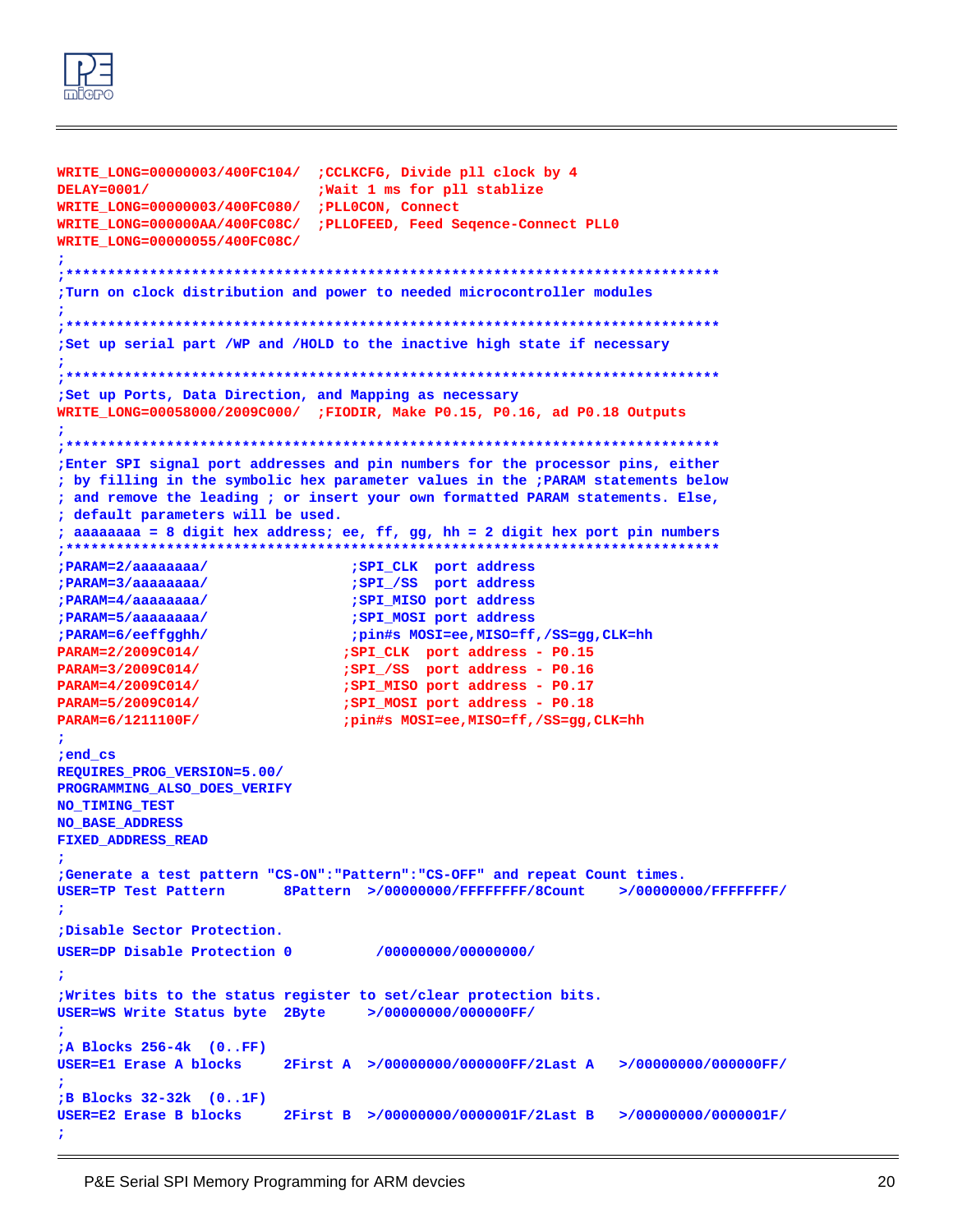

**;C Blocks 16-64k (0..F) USER=E3 Erase C blocks 1First C >/00000000/0000000F/1Last C >/00000000/0000000F/ ;**

## <span id="page-23-0"></span>**7.6 STMicroelectronics**® **STM32F207 / ST 95M02.**

The maximum speed of the ST STM32F207 microcontroller [\[15.\]](#page-34-16) used in this example is 120 MHz using the internal HSI clock and PLL. However, running this microcontroller at the 120 MHz speed generated an SPI clock signal of over 7 MHz. This caused programming errors since the max speed of the ST and M95M02 EEPROM is 5 MHz. Slowing the clock down to 100 MHz worked perfectly. Notice that the ST M95M02 algorithm has no chip erase or sector erase commands. This device is a true EEPROM, hence locations can be programmed without first being erased. Shown below is the original ST M95M02 header in **blue** and the changes made to attach to the STM32F207 microcontroller are shown in **red**. This example was run on a STM3220F-eval board, shown below [\[16.\].](#page-34-17)



### **Figure 7-5: STMicroelectronics STM3220F Evaluation Board**

On this microcontroller it is not necessary to turn off the watchdog timer since it is off after a reset. The PLL is set up for 100 MHz. There is a 1ms delay included to allow time for the PLL to stabilize before it is selected as the system clock. The clock is enabled for Port F and is used to connect to the external SPI EEPROM. The output pins are then configured for the SPI outputs on Port F. Finally, the port pin addresses and the pin numbers are established. You can see that this is a very simple set up which would be even simpler if the PLL was not used.

Before trying to program or erase this serial device, you should unprotect it by writing 00 hex to the status register protection bits using the WS (Write Status) USER Command.

```
;version 1.00, 03/15/2014, Copyright P&E Microcomputer Systems, www.pemicro.com
;device ST, M95M02, 8x256k, desc=sw_spi, proc=STM32F207
;begin_cs device=$00000000, length=$00040000, ram=$20000000
;
;******************************************************************************
;Disable Watchdog Timer, if one exists and is enabled at Reset
;
;******************************************************************************
;Set up system clock source and frequency if different from defaults
WRITE_LONG=24000C84/40023804/ ;RCC_PLLCFGR enable P=2, N=200, M=4
WRITE_LONG=01000083/40023800/ ;RCC_CR enable pll0 and hsi
DELAY=0001/ ;wait for pll
```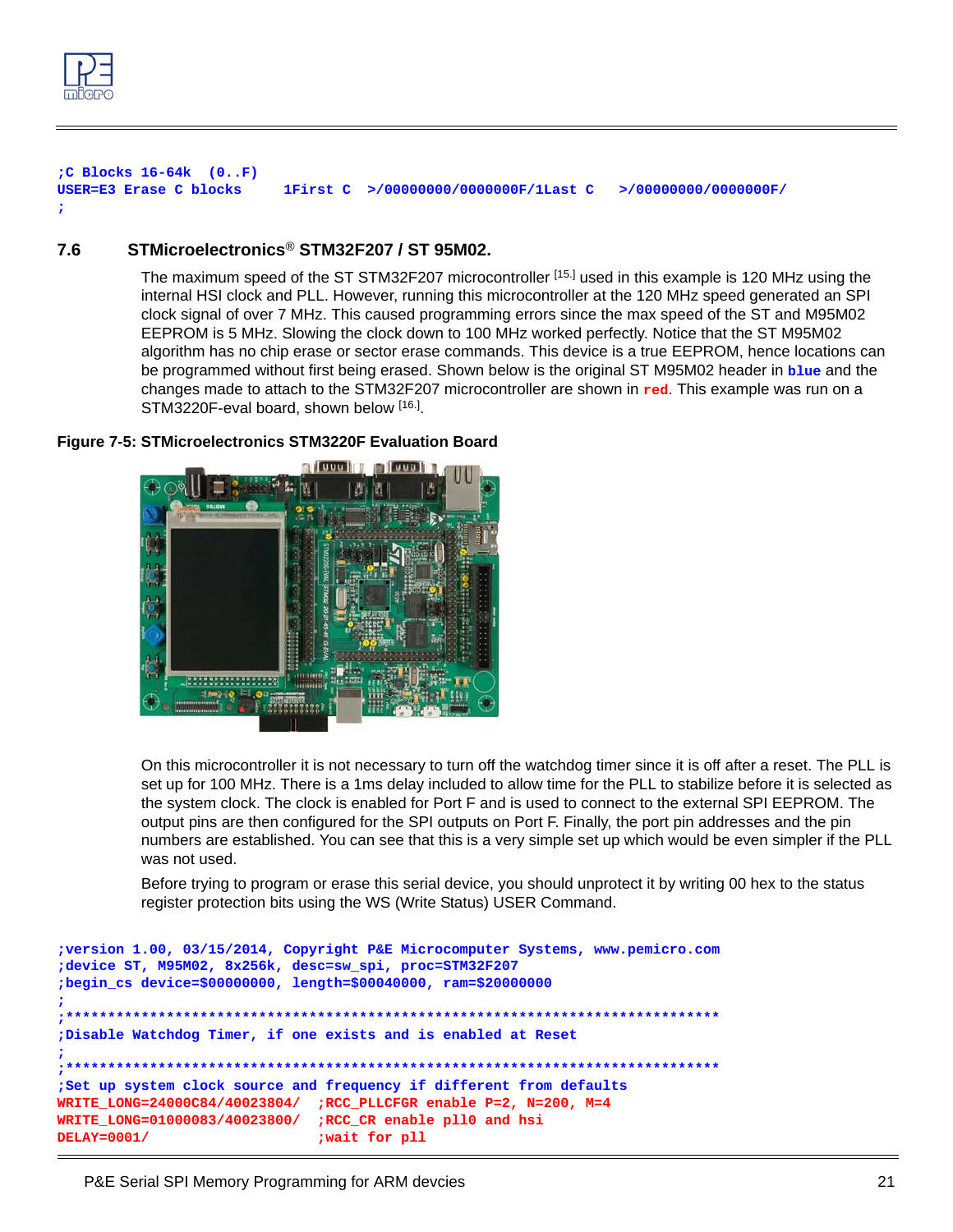

```
WRITE_LONG=00000002/40023808/ ;RCC_CFGR enable pll as sys clk ~ 120 MHz
; Turn on clock distribution and power to needed microcontroller modules
WRITE_LONG=00000020/40023830/ ;RCC_AHB1ENR enable clock to Port F
÷
;Set up serial part /WP and /HOLD to the inactive high state if necessary
; Set up Ports, Data Direction, and Mapping as necessary
WRITE_LONG=00000045/40021400/
                          ;GPIOF_MODER Set as output pins PF0, PF1, PF3
Enter SPI signal port addresses and pin numbers for the processor pins, either
; by filling in the symbolic hex parameter values in the ; PARAM statements below
; and remove the leading ; or insert your own formatted PARAM statements. Else,
; default parameters will be used.
; aaaaaaaa = 8 digit hex address; ee, ff, gg, hh = 2 digit hex port pin numbers
,**********************************
                                    **************************************
                              ;SPI_CLK port address
; PARAM=2/aaaaaaaa/
                              ;SPI_/SS port address
; PARAM=3/aaaaaaaa/
                             ; SPI_MISO port address
; PARAM=4/aaaaaaaa/
                             ; SPI_MOSI port address
; PARAM=5/aaaaaaaa/
                             ; pin#s MOSI=ee, MISO=ff, /SS=gg, CLK=hh
; PARAM=6/eeffgghh/
                            ; SPI_CLK port address - PF0
PARAM=2/40021414/
PARAM=3/40021414/
                            ;SPI_/SS port address - PF1
PARAM=4/40021410/
                            ; SPI_MISO port address - PF2
PARAM=5/40021414/
                            ; SPI_MOSI port address - PF3
PARAM=6/03020100/
                            ; pin#s MOSI=ee, MISO=ff, /SS=gg, CLK=hh
; end_cs
REQUIRES_PROG_VERSION=5.00/
PROGRAMMING_ALSO_DOES_VERIFY
NO_TIMING_TEST
NO_BASE_ADDRESS
FIXED ADDRESS READ
;Generate a test pattern "CS-ON": "Pattern": "CS-OFF" and repeat Count times.
                      8Pattern >/00000000/FFFFFFFFF/8Count >/00000000/FFFFFFFF/
USER=TP Test Pattern
÷
;Disable Sector Protection.
USER=DP Disable Protection 0
                                /00000000/00000000/
÷
; Writes bits to the status register to set/clear protection bits.
USER=WS Write Status byte 2Byte
                              >/00000000/000000FF/
\ddot{ }
```
#### <span id="page-24-0"></span> $7.7$ Spansion MB9AF312 / Spansion S25FL164K

Shown below is the original Spansion S25FL164K [17.] header in **blue** and the changes made to attach to the Spansion MB9AF312 [18.] microcontroller on a SK-FM3-48PMC-USBSTICK [19.] are shown in red. First, the watchdog is disabled. Then the I/O ports are set up. The internal clock oscillator is set up for approximately 40 MHz using the PLL and the internal 4 MHz clock. Finally, addresses of the I/O ports and associated pin numbers are provided for all 4 SPI pins. P&E's programming software can now use this algorithm to talk to the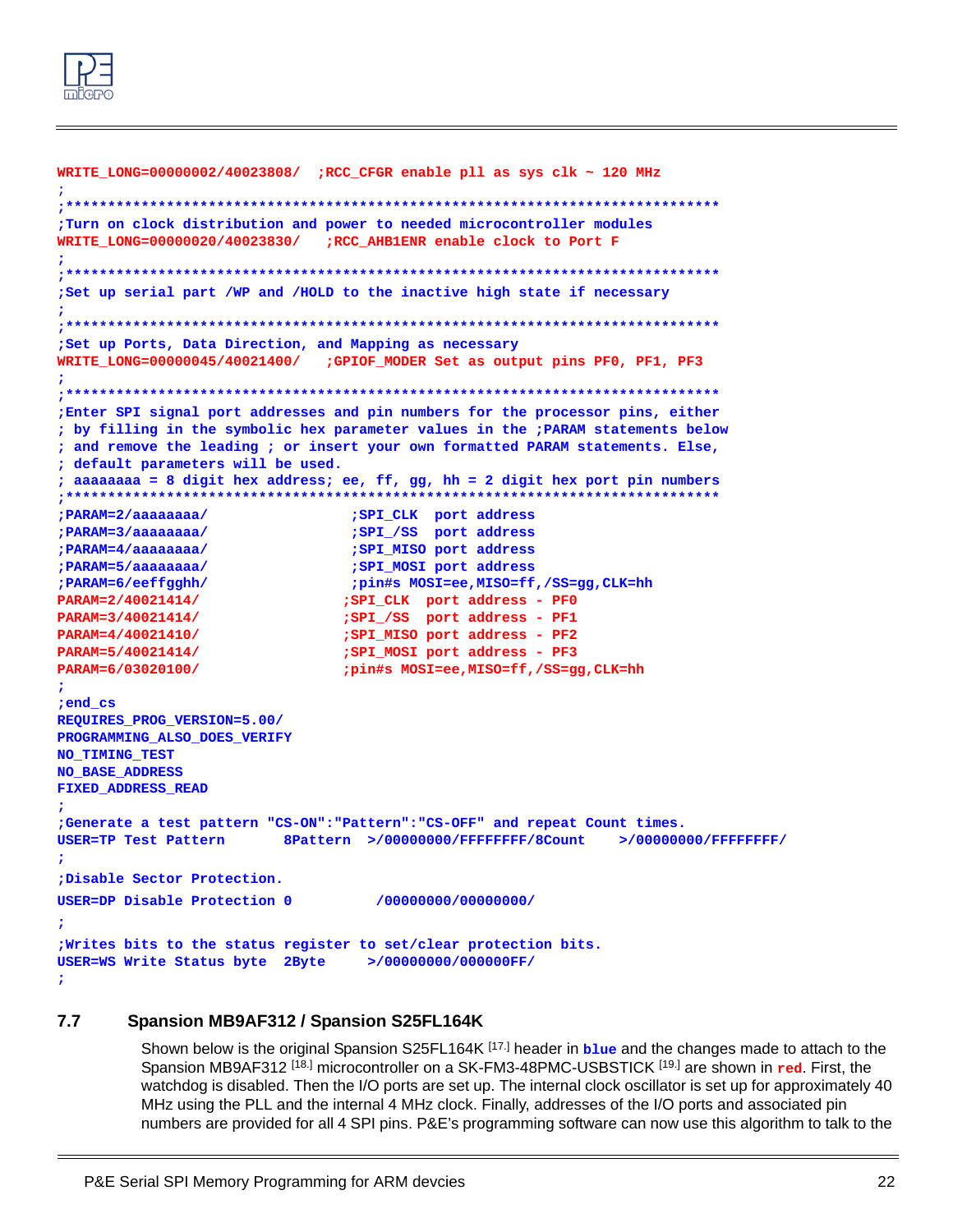

Spansion microcontroller with a Spansion S25FL164K serial SPI Flash attached.

Notice that all the pins used to implement the SPI are on Port 3. Before trying to program or erase this serial device, you should unprotect it by writing 00 hex to the status register protection bits using the WS (Write Status) USER Command.

Also shown below is a script file used with CPROGACMP (Command-Line Programmer) to automatically program both the Spansion MB9AF312 microcontroller and an attached Spansion S25FL164K serial SPI Flash in one simple operation.

### **Figure 7-6: Spansion Development Board**



```
;version 1.00, 03/15/2014, Copyright P&E Microcomputer Systems, www.pemicro.com
;device Spansion, S25FL164K, 8x8Meg, desc=sw_spi, proc=Spansion_MB9AF312
;begin_cs device=$00000000, length=$00800000, ram=$20000000
;Disable Watchdog Timer, if one exists and is enabled at Reset
WRITE LONG=1ACCE551/40011C00/
                       ; WDG LCK - Turn off watchdog
WRITE_LONG=E5331AAE/40011C00/
WRITE LONG=00000000/40011008/
                       ; WDG CTL
;Set up system clock source and frequency if different from defaults
WRITE LONG=00000010/40010034/
                           ;PSW_TMR - PINC=1
WRITE_LONG=00000009/40010038/
                           ; PLL_CTL1 - N=10
WRITE LONG=00000004/4001003C/
                           ; PLL CTL2 - K=1, M=5
WRITE LONG=00000010/40010000/
                            ; SCM CTL - PLLE=1
DELAY=0002/
                            ; Wait for PLL sync
                            ; SCM_CTL - PLLE=1, RCS=2
WRITE LONG=00000050/40010000/
; Turn on clock distribution and power to needed microcontroller modules
÷
;Set up serial part /WP and /HOLD to the inactive high state if necessary
\ddot{\phantom{0}};Set up Ports, Data Direction, and Mapping as necessary
WRITE_LONG=00008A00/4003320C/ ;Port3 DDR - Set up outputs on pis 9, B, and F
; Enter SPI signal port addresses and pin numbers for the processor pins, either
; by filling in the symbolic hex parameter values in the ; PARAM statements below
; and remove the leading ; or insert your own formatted PARAM statements. Else,
; default parameters will be used.
```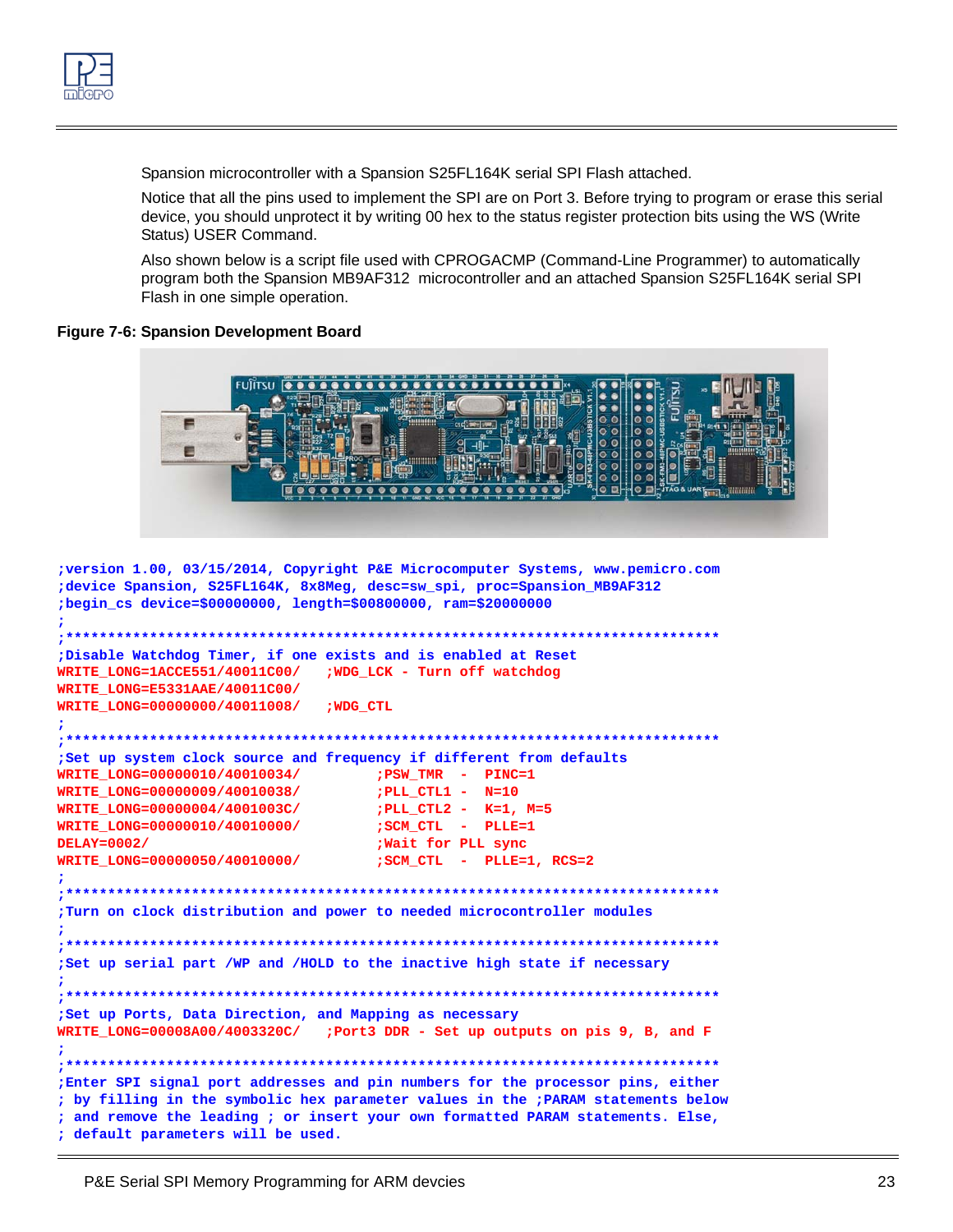

```
; aaaaaaaa = 8 digit hex address; ee, ff, gg, hh = 2 digit hex port pin numbers 
;******************************************************************************
;PARAM=2/aaaaaaaa/ ;SPI_CLK port address 
;PARAM=3/aaaaaaaa/ ;SPI_/SS port address 
;PARAM=4/aaaaaaaa/ ;SPI_MISO port address 
;PARAM=5/aaaaaaaa/ ;SPI_MOSI port address
;PARAM=6/eeffgghh/ ;pin#s MOSI=ee,MISO=ff,/SS=gg,CLK=hh 
PARAM=2/4003340C/ ;SPI_CLK P35 
PARAM=3/4003340C/ ;SPI_/SS P3B
PARAM=4/4003330C/ ;SPI_MISO P3D
PARAM=5/4003340C/ ;SPI_MOSI P3F
PARAM=6/0F0D0B09/ ;pin#s MOSI=ee,MISO=ff,/SS=gg,CLK=hh 
;
;end_cs
REQUIRES_PROG_VERSION=5.00/
PROGRAMMING_ALSO_DOES_VERIFY
NO_TIMING_TEST
NO_BASE_ADDRESS
FIXED_ADDRESS_READ
;
;Generate a test pattern "CS-ON":"Pattern":"CS-OFF" and repeat Count times.
USER=TP Test Pattern 8Pattern >/00000000/FFFFFFFF/8Count >/00000000/FFFFFFFF/
;
;Writes bits to the status register to set/clear protection bits.
USER=WS Write Status byte 2Byte >/00000000/000000FF/
;
;A Blocks 2k-4k (0..7FF)
USER=E1 Erase A blocks 3First A >/00000000/000007FF/3Last A >/00000000/000007FF/
;
;B Blocks 128-64k (0..7F)
USER=E2 Erase B blocks 2First B >/00000000/0000007F/2Last B >/00000000/0000007F/
```
**;**

Programming in one simple step with the CPROGACMP command-line programmer typically uses two files. First a .bat (batch) file is used to start the program. This can also be done by typing directly on the command line. However, since this may be done quite often it is simpler to use a batch file. Second is a .cfg (configuration) file which contains the programming commands. Sample files for this example are:

### **File Spansion.bat**

**C:\pemicro\progacmp\CPROGACMP ? Spansion.cfg bdm\_speed 20 interface=USBMULTILINK port=USB1** 

### **File Spansion.cfg**

```
:device=NXP ;Select Mfg Interface
:useswd 1 s
CM Spansion_MB9AF312K_1x16x64k.arp (CM Spansion_MB9AF312K_1x16x64k.arp (Select Algorithm
SS 128k.s19 128k.s19 128k.s19 128k.s19
EM ;Erase Micro
PM PM PM PM PM PM PM PM
CM Spansion_S25FL164K_8x8Meg_Spansion_MB9AF312_sw_spi.arp ;Select SPI Algorithm
SS 1meg.s19 ;Select SPI Data File 
WS 00 with the contract of the contract of the contract of the contract of the contract of the contract of the contract of the contract of the contract of the contract of the contract of the contract of the contract of 
PM PM PM PM PM PM PM PM PM PM PM PM PM PM PM PM PM PM PM PM PM PM PM PM PM PM PM PM PM PM PM PM
```
Running the batch file produces the following output. Notice that both the microcontroller and the attached SPI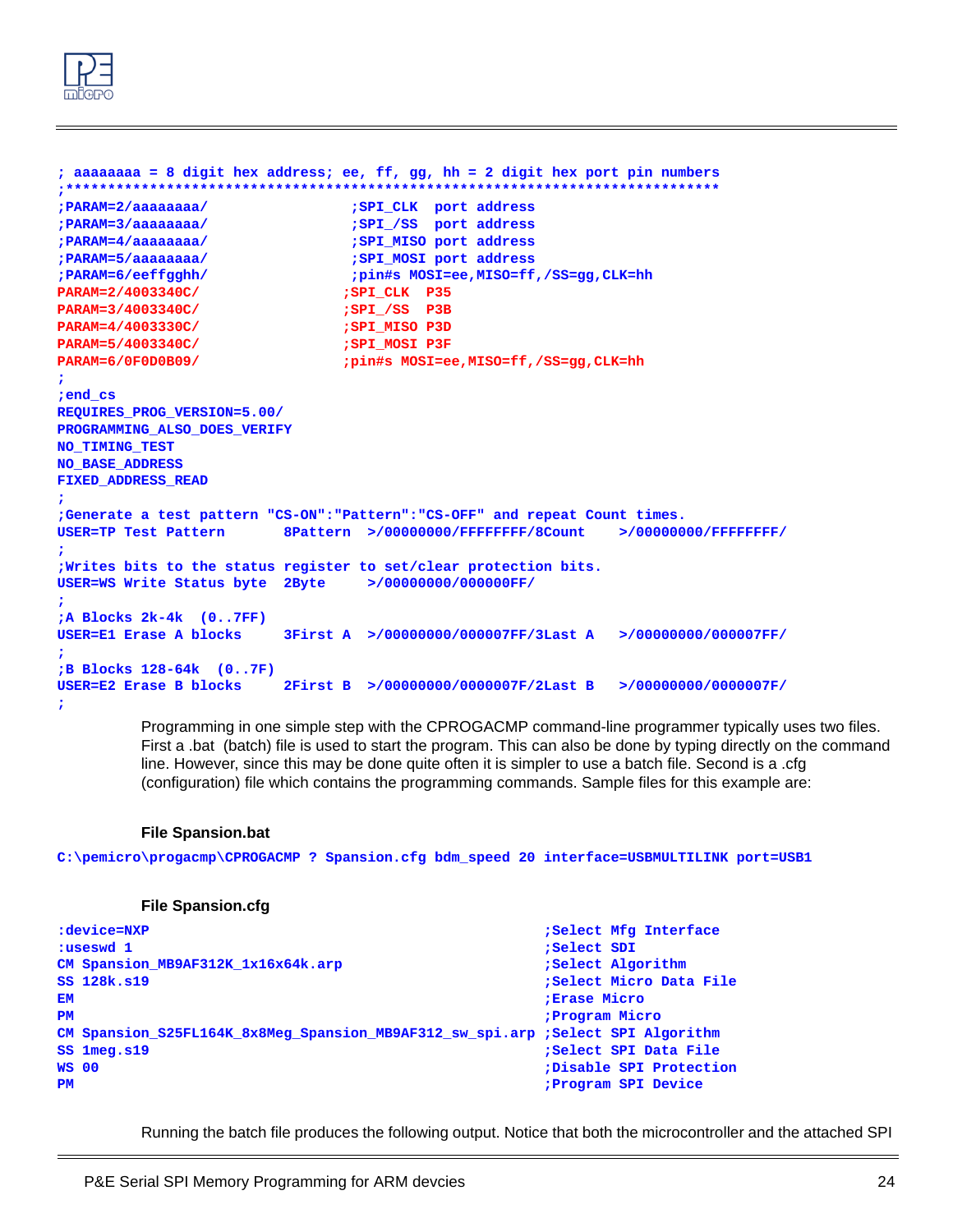

memory are programmed. **Pre-processed line 1 Ok ::device=NXP ;Select Mfg Interface** Pre-processed line 2 Ok ::useswd 1 **1 is a select SDI** ;Select SDI **P&E Interface detected - Flash Version 7.09 REM>:device=NXP ;Select Mfg Interface REM>:useswd 1 ight** is a set of the set of the set of the set of the set of the set of the set of the set of the set of the set of the set of the set of the set of the set of the set of the set of the set of the set of CMD>CM Spansion\_MB9AF312K\_1x16x64k.arp **;Select Algorithm Initializing. -Initialized. ;version 1.00, 02/02/2013, Copyright P&E Microcomputer Systems, www.pemicro.com ;device Spansion, MB9AF312K, 1x16x64k ;begin\_cs device=\$00000000, length=\$00020000, ram=\$20000000 Loading programming algorithm ... Done. CMD>SS** 128k.s19 **328k.s19 328k.s19 328k.s19 328k.s19 CMD>EM ;Erase Micro Erasing. -Module has been erased. CMD>PM ;Program Micro Checking range of S records. -Checked. Programming and Verifying Address \$0001F800. Programmed. CMD>CM Spansion\_S25FL164K\_8x8Meg\_Spansion\_MB9AF312\_sw\_spi.arp ;Select SPI Algorithm Initializing. -Initialized. ;version 1.00, 03/15/2014, Copyright P&E Microcomputer Systems, www.pemicro.com ;device Spansion, S25FL164K, 8x8Meg, desc=sw\_spi, proc=Spansion\_MB9AF312 ;begin\_cs device=\$00000000, length=\$00800000, ram=\$20000000 Loading programming algorithm ... Done. CMD>SS 1meg.s19 ;Select SPI Data File CMD>WS 00 ;Disable SPI Protection Started. -Done. CMD>PM ;Program SPI Device Checking range of S records. -Checked. Programming and Verifying Address \$000FFC00. Programmed.**

### **REM>**

### **All programming steps completed.**

### <span id="page-27-0"></span>**7.8 Standalone Programming**

In addition to being used for interactive programming through PROGACMP, all of the SPI ARM algorithms can also be used to program in stand-alone mode by using interfaces such as the Cyclone for ARM devices, or Cyclone MAX. Stand-alone programming is ideal for a production environment and offers improved performance without the necessity of a PC. The transition from developing your code by using PROG to production programming your final S19 with a Cyclone is seamless.

The first step in the transition to production programming with a Cyclone is to modify your SPI ARM algorithm and verify its functionality in PROGACMP. Once the algorithm is working correctly, the move to a stand-alone solution simply involves procurement of a Cyclone, followed by these steps:

- 1. Launch the CreateImage.exe software.
- 2. Use CM (Choose Module) to select your algorithm.
- 3. Select all of the commands (in the same order) that you would normally select in the GUI PROGACMP
- 4. Modify all other relevant settings including communication mode, communication rate, Cyclone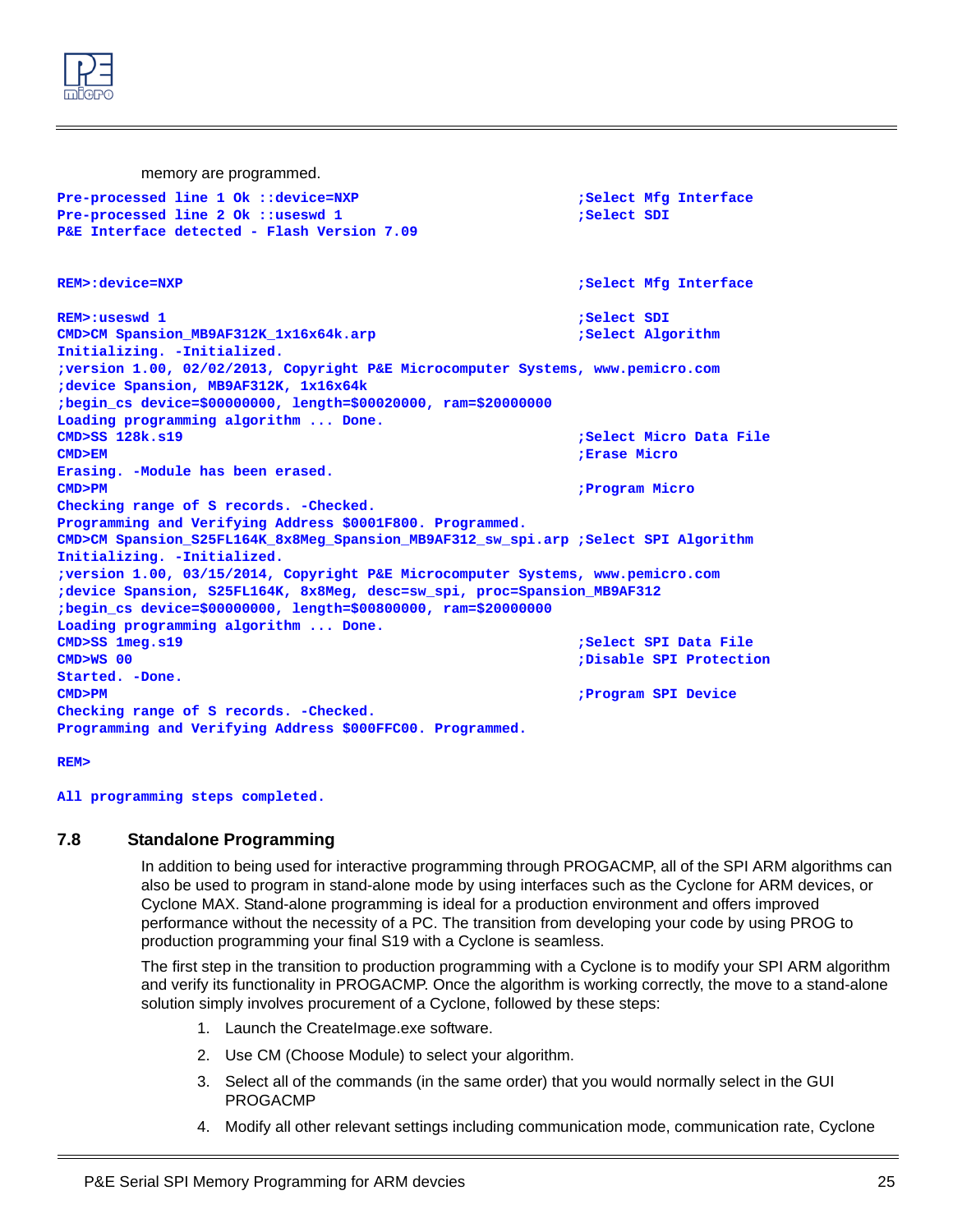relay options (to provide power), and image description

- 5. Store this programming image on the Cyclone programmer.
- 6. Once the image is stored on the Cyclone, you are ready to program the internal flash in a production line. Press the Start button on your Cyclone to begin.

The screenshot below shows how you could take the algorithm created in **[Section 7.3 - Freescale](#page-17-0)  [K20DX128VFM5 / Adesto AT45DB161E-512](#page-17-0)** and create an image to be used in standalone.

### **Figure 7-7: Screenshot**

| $\Box$<br>$\mathbf{x}$<br>Cyclone Image Creation Utility Version 1.33<br>-                                                                                                                                                         |                                                            |                                                                                                                                                                                     |                                                                                                                                                                            |              |                                                                 |                  |  |  |  |  |
|------------------------------------------------------------------------------------------------------------------------------------------------------------------------------------------------------------------------------------|------------------------------------------------------------|-------------------------------------------------------------------------------------------------------------------------------------------------------------------------------------|----------------------------------------------------------------------------------------------------------------------------------------------------------------------------|--------------|-----------------------------------------------------------------|------------------|--|--|--|--|
| File Options Help                                                                                                                                                                                                                  |                                                            |                                                                                                                                                                                     |                                                                                                                                                                            |              |                                                                 |                  |  |  |  |  |
| Specify CPU Manufacturer:                                                                                                                                                                                                          |                                                            | ▾                                                                                                                                                                                   | Required P&E Hardware:                                                                                                                                                     |              |                                                                 |                  |  |  |  |  |
| Specify Target Architecture:                                                                                                                                                                                                       | $\overline{\phantom{a}}$<br>ARM devices                    |                                                                                                                                                                                     |                                                                                                                                                                            |              | <b>Cyclone ARM</b>                                              |                  |  |  |  |  |
| Programming Sequence                                                                                                                                                                                                               |                                                            |                                                                                                                                                                                     |                                                                                                                                                                            |              |                                                                 |                  |  |  |  |  |
| CM : Choose Algorithm<br>SS ;Specify Object Code<br>EN ;Erase if not Blank<br>EM : Erase Module<br>BM :Blank Check Module<br>PB :Program Bytes<br>PW ;Program Words<br>PM :Program Module<br>PR: Program Range<br>VM Nerify Module | A.<br>$\equiv$<br>$\Rightarrow$<br>VM.<br>∢                | DP: :DISABLE PROTECTION<br>E1 0000 OFFF ;ERASE A BLOCKS<br>E2 0000 01FF : ERASE B BLOCKS<br>E3 00 10 ;ERASE C BLOCKS<br>PM :Program Module<br>Nerifu Module<br>Launch Script Wizard | CM C:\PEMicro\cyclone_arm\Adesto_AT45DB161E-512_8x2Meg_sw_spi.arp<br>SS C:\PEMicro\cyclone arm\1MB base 0.s19<br>Clear Script                                              | Ш<br>Move up | Move down                                                       | Remove From List |  |  |  |  |
| <b>Communication Settings</b><br>Mode: ARM CORTEX 20 PIN SWD<br>Target Power & Voltage Settings<br>Use Cyclone Relays                                                                                                              | Communication Rate:   10.0 MHz<br>$\overline{\phantom{a}}$ | Device Type<br>$Pin 1 ==$                                                                                                                                                           | Device: K20DX128M5<br>▼<br>Select New Device<br>Debug Port Pin Settings<br>$VCC = 0 NC$<br>$\leq$ == Pin 2<br>$NC \circ \circ GND$                                         |              |                                                                 |                  |  |  |  |  |
| Reset Delay<br>$\Box$ After Reset, delay<br>□ Drive RESET signal LOW before and after SAP operations.                                                                                                                              | 0 ms before contacting target and enter programming mode.  |                                                                                                                                                                                     | $NC \circ \circ GND$<br>SWDIO $\circ$ $\circ$ GND<br>SWCLK o o GND<br>$NC \Leftrightarrow \Leftrightarrow GND$<br>$NC \diamond \diamond GND$<br>RESET# $\circ$ $\circ$ GND |              |                                                                 |                  |  |  |  |  |
|                                                                                                                                                                                                                                    |                                                            |                                                                                                                                                                                     |                                                                                                                                                                            | $Pin19 ==$   | $NC \Leftrightarrow \Leftrightarrow GND$<br>$NC \diamond 6$ GND | $\leq$ == Pin20  |  |  |  |  |
| Image Description: Adesto AT45DB161E-512                                                                                                                                                                                           |                                                            |                                                                                                                                                                                     |                                                                                                                                                                            |              |                                                                 |                  |  |  |  |  |
|                                                                                                                                                                                                                                    |                                                            | Store Image to Cyclone<br>Store Image to Disk                                                                                                                                       |                                                                                                                                                                            |              |                                                                 |                  |  |  |  |  |

**CM C:\PEMicro\cyclone\_arm\Adesto\_AT45DB161E-512\_8x2Meg\_sw\_spi.arp**

- This command selects the algorithm created in **[Section 7.3 - Freescale K20DX128VFM5 / Adesto](#page-17-0)  [AT45DB161E-512](#page-17-0)**.

**SS C:\PEMicro\cyclone\_arm\1MB\_base\_0.s9**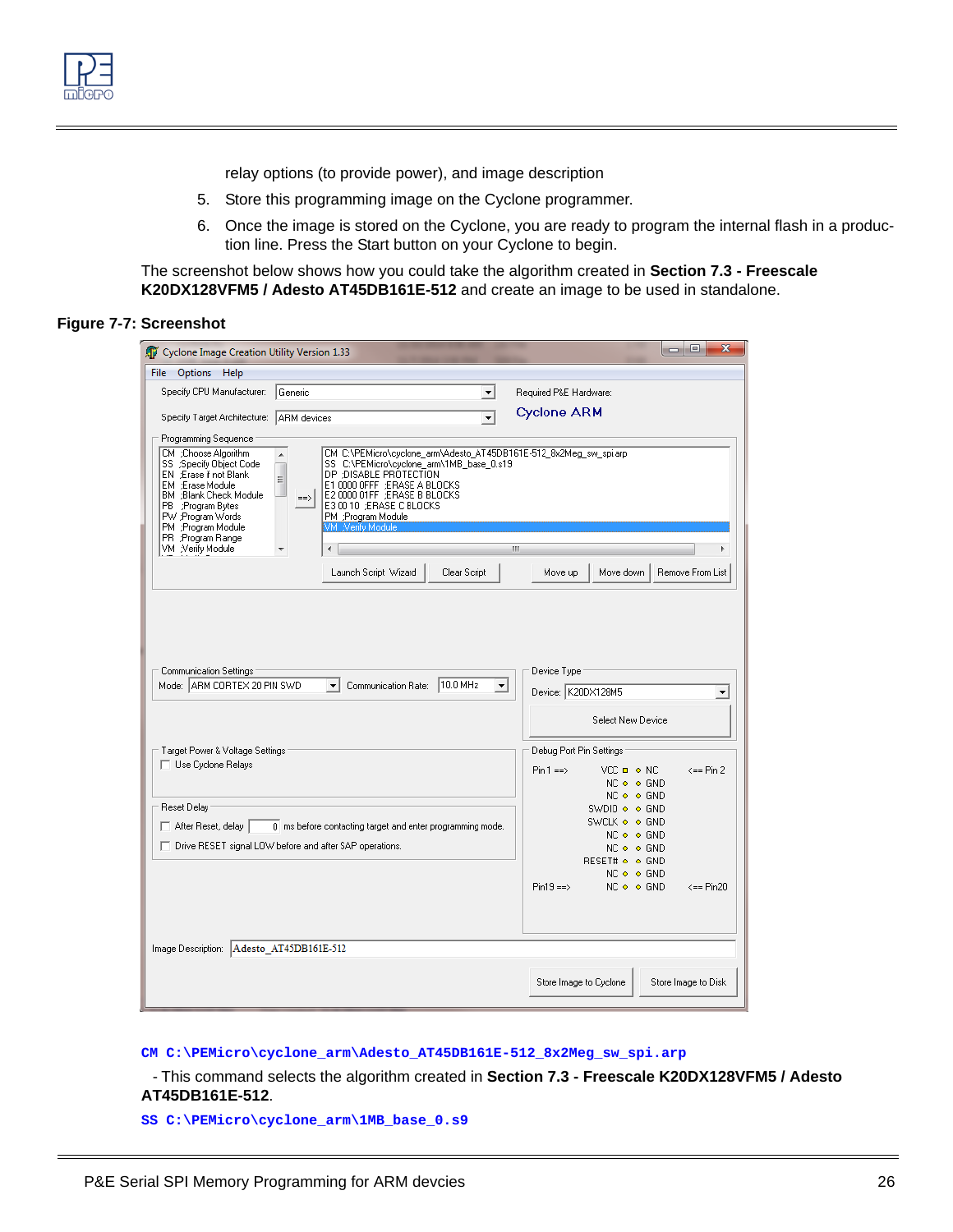

- This command selects the object file (s19) that contains the code you wish to program.

### **DP ;DISABLE PROTECTION**

- This command is a special user command this algorithm provides to disable write protection. If the algorithm has special user commands in its header, they will show up as available commands.
- **E1 0000 0FFF ;ERASE A BLOCKS**
- This command is used to erase the A Blocks in the flash. Blocks 0 through 4095 are erased.
- **PM ;Program Module**
- This command programs the object file you selected in SS.
- **VM ;Verify Module**
	- This command reads from flash and verifies that the S19 is actually programmed.

## <span id="page-29-0"></span>**8 Conclusions**

P&E's approach to production programming of SPI memory devices allows you to use our tools on any of your designs. Even those designs which have the SPI memory connected to whatever pins you had left over to implement the SPI interface can easily be set up and programmed in a universal manner. Using P&E's tools, you can program the internal microcontroller memory and the external SPI memory in one simple manufacturing step. Even though the algorithms with the SPI memory are implemented with the bit banging software, they run fast enough to not slow down the manufacturing process. From the examples above we see that the transfer speed from the microcontroller to the serial SPI memory is typically faster than the transfer speed from the host processor microcontroller via the SWD/JTAG interface. In addition, the actual programming time on the SPI devices is greater than the data transfer. The following table derived from the prior examples indicates very reasonable data transfer times over the Bit Bang SPI interface. These measured numbers are only approximate since internal clocks and PLLs were used.

| Ex                      | <b>Micro</b>                      | ~Freq<br><b>MHz</b> | <b>SPI memory</b>  | $~\sim$ MBit/S | ~KByte/S | ~KByte<br>/S/MHz |
|-------------------------|-----------------------------------|---------------------|--------------------|----------------|----------|------------------|
| 1                       | Freescale<br><b>PKL25Z128VLK4</b> | 48                  | Atmel AT25640B     | 2.381          | 232      | 4845             |
| 2                       | Texas Instruments<br>LM3S301      | 12                  | Atmel AT25F1024    | 0.575          | 051      | 4278             |
| 3                       | Freescale<br>K20DX128VFM5         | 48                  | Adesto AT45DB161E  | 2.373          | 243      | 5074             |
| $\overline{\mathbf{4}}$ | Toshiba<br>TMPM364F10FG           | 40                  | Adesto AT25DF041A  | 1.408          | 147      | 3676             |
| 5                       | NXP LPC1769                       | 120                 | Adesto AT25DL081   | 6.666          | 676      | 5630             |
| 6                       | ST STM32F207                      | 100                 | <b>ST M95M02</b>   | 3.7113         | 823      | 820              |
| $\overline{7}$          | Spansion MB9AF312K                | 40                  | Spansion S25FL164K | 0.507          | 057      | 1421             |

**Table H-1. Data Transfer Times**

The speeds shown vary somewhat by the particular microcontroller implementation, accuracy of the clock,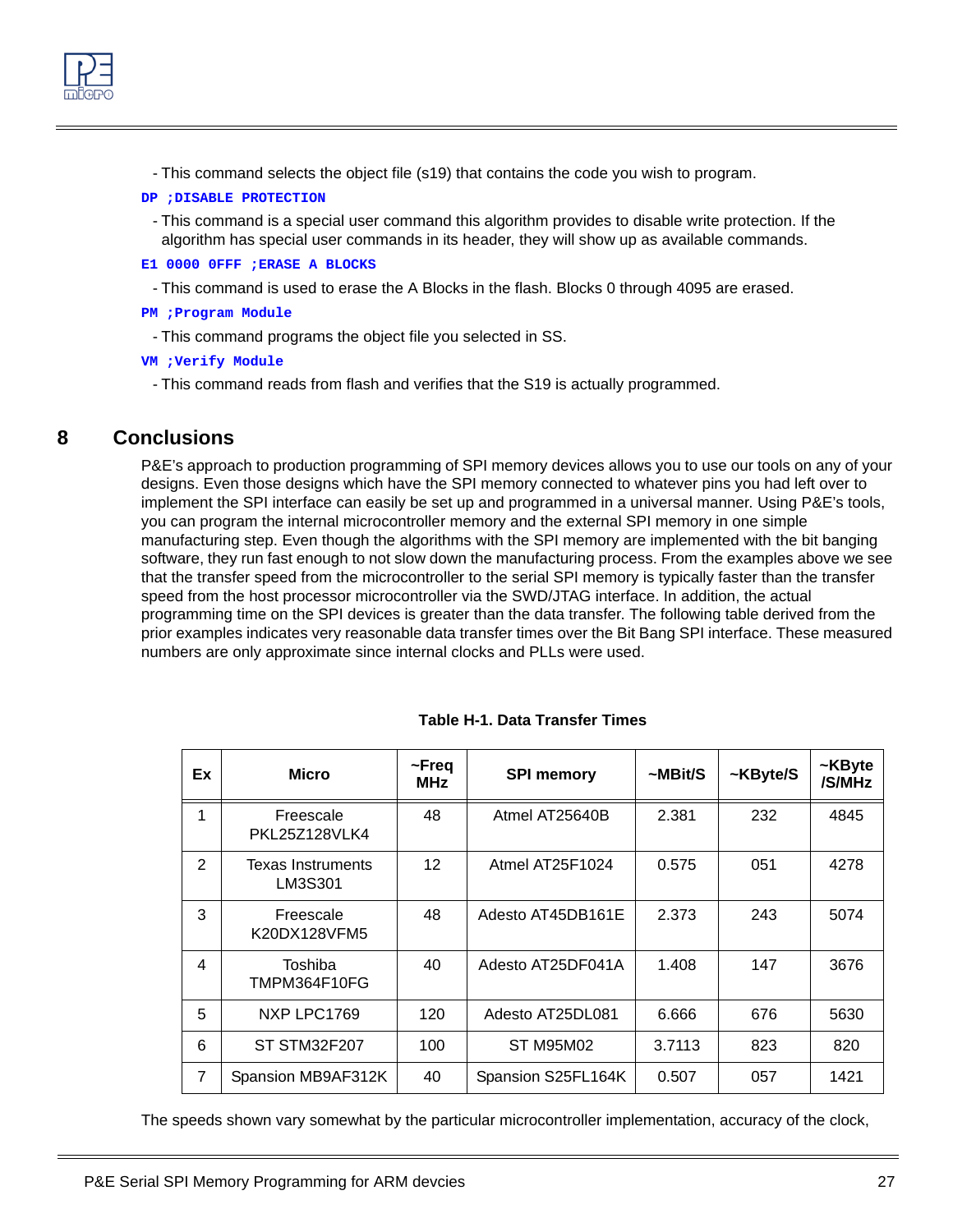

speed of the I/O, and other factors. Even under these variations the kilobytes per second per megahertz CPU clock frequency is very consistently in the 4000 to 5000 range. It should be noted that increasing the clock speed of the microcontroller is very desirable, since it increases the transfer rate. Hence, if available, you should increase the CPU clock frequency to the maximum allowed for the particular microcontroller by enabling the phase locked loop if available. It should also be noted that these examples all used uncalibrated internal RC clocks whose accuracy was not verified.

# <span id="page-30-0"></span>**9 P&E's ARM Hardware Interfaces**

## <span id="page-30-1"></span>**9.1 P&E's Cyclone for ARM® devices**

[P&E Microcomputer Systems' Cyclone for ARM® devices is an extremely flexible tool designed for in-circuit](http://www.pemicro.com/products/product_view.cfm?product_ID=15320155)  flash programming of ARM Cortex™ devices from Freescale, STMicroelectronics, Texas Instruments, NXP, Atmel, and others.

## **Figure 9-1: P&E's Cyclone for ARM® devices**



By connecting to a debug header on the target, the Cyclone can program internal memory on an ARM Cortex-M processor. SWD/JTAG protocol is used for programming, which requires only 2 pins. The processor or memory device can be mounted on the final printed circuit board before programming.

The Cyclone may be operated interactively via Windows based programming applications as well as under batch or dll commands from a PC. Once loaded with data by a PC it can be disconnected and operated manually in a completely stand-alone mode via the LCD menu and control buttons. The Cyclone has over 7Mbytes of non-volatile memory, which allows for the onboard storage of multiple programming images. When connected to a PC for programming or loading it can communicate via the ethernet, USB, or serial interfaces.

[The Cyclone comes with intuitive configuration software, as well as easy to use automated control software.](http://www.pemicro.com/support/flash_list_menu.cfm)  Support is currently available for various ARM Cortex devices - you may view a list of supported devices by clicking here.

[Click to view](http://www.pemicro.com/downloads/download_file.cfm?download_id=388) **P&E's Cyclone for ARM User Manual.**

## <span id="page-30-2"></span>**9.2 P&E's USB Multilink Universal FX**

[P&E's USB Multilink Universal FX is a high-speed, all-in-one development interface which allows a PC access](http://www.pemicro.com/products/product_viewDetails.cfm?product_id=15320143)  to the Background Debug Mode (BDM) or JTAG interface on many different ARM MCU architectures (see complete list below). The FX's high-speed USB interface allows communications between your Windows [machine and the standard debug connector on the target. The ARM microcontrollers are supported via the](http://www.pemicro.com/products/product_viewDetails.cfm?product_id=15320143)  [multiple headers located on the USB Multilink Universal FX. The product photos to the left of this page show](http://www.pemicro.com/products/product_viewDetails.cfm?product_id=15320143)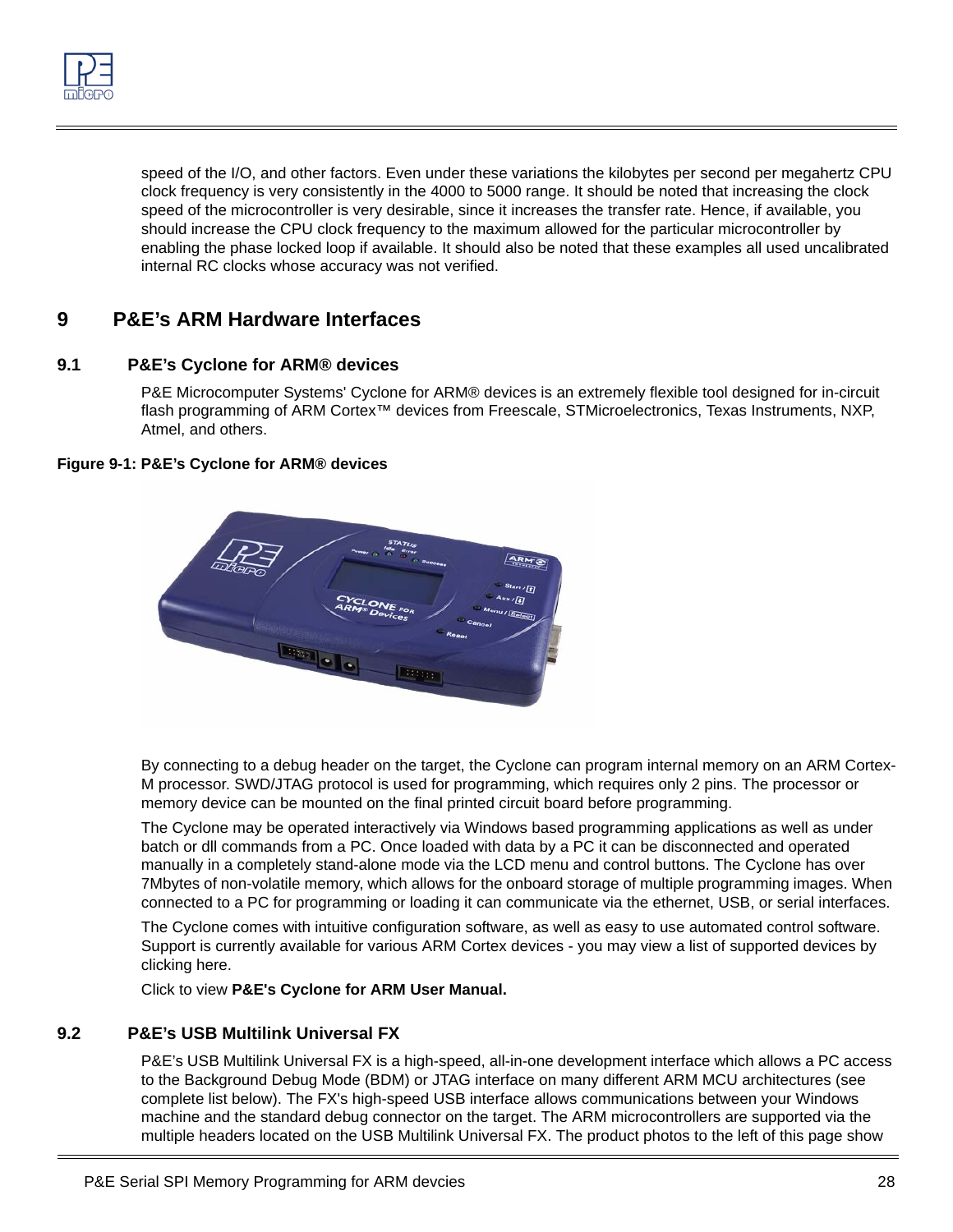

[how the headers can be accessed by simply flipping open the plastic case. Ribbon cables suitable for a variety](http://www.pemicro.com/products/product_viewDetails.cfm?product_id=15320143)  of architectures are included.

### **Figure 9-1: P&E's USB Multilink Universal FX**



[The USB Multilink Universal FX includes all the features of P&E's standard Multilink interfaces, plus these](http://www.pemicro.com/products/product_viewDetails.cfm?product_id=15320143)  additional benefits:

- Lightning fast! Up to 10X faster communications speed than P&E's other Multilinks
- Can provide power to the target MCU
- I/O line clamping for added protection

[By using the USB Multilink Universal FX, the user can take advantage of the background debug mode to halt](http://www.pemicro.com/products/product_viewDetails.cfm?product_id=15320143)  normal processor execution and use a PC to control the processor. The user can then directly control the target's execution, read/write registers and memory values, debug code on the processor, and program internal or external FLASH memory devices. The USB Multilink Universal FX can also provide power to your target MCU, either 3.3V or 5V.

[The USB Multilink Universal FX is natively supported by all current P&E software applications, and tool chains](http://www.pemicro.com/products/product_viewDetails.cfm?product_id=15320143)  from many P&E partners including Freescale .IAR, Keil, Cosmic, Atollic, and Green Hills (check with the vendor for device compatibility). A list of supported software can be found here.

For many of the supported processors, P&E has a set of interface libraries allowing the user to write their own Windows-based application which interacts with P&E's debug interface.

This interface is USB 2.0 compatible, and it is also backwards compatible with USB 1.1 ports.

[NOTE: For production usage, see either the Cyclone PRO or](http://www.pemicro.com/products/product_viewDetails.cfm?product_id=1) [Cyclone MAX standalone programmer and](http://www.pemicro.com/products/product_viewDetails.cfm?product_id=145)  [debug interface, depending on which processor you are working with. A comparison chart is available below to](http://www.pemicro.com/products/product_viewDetails.cfm?product_id=145)  help you choose the appropriate interface.

FEATURES:

- High-speed USB interface from PC to Multilink allows for fast, easy programming and debugging - with the ease and compatibility of the USB interface.
- Draws power from USB interface-- no separate power supply required (draws less than 1mA from the target).
- Can be used to power target MCU.
- Target Voltage: 1.6V-5.25V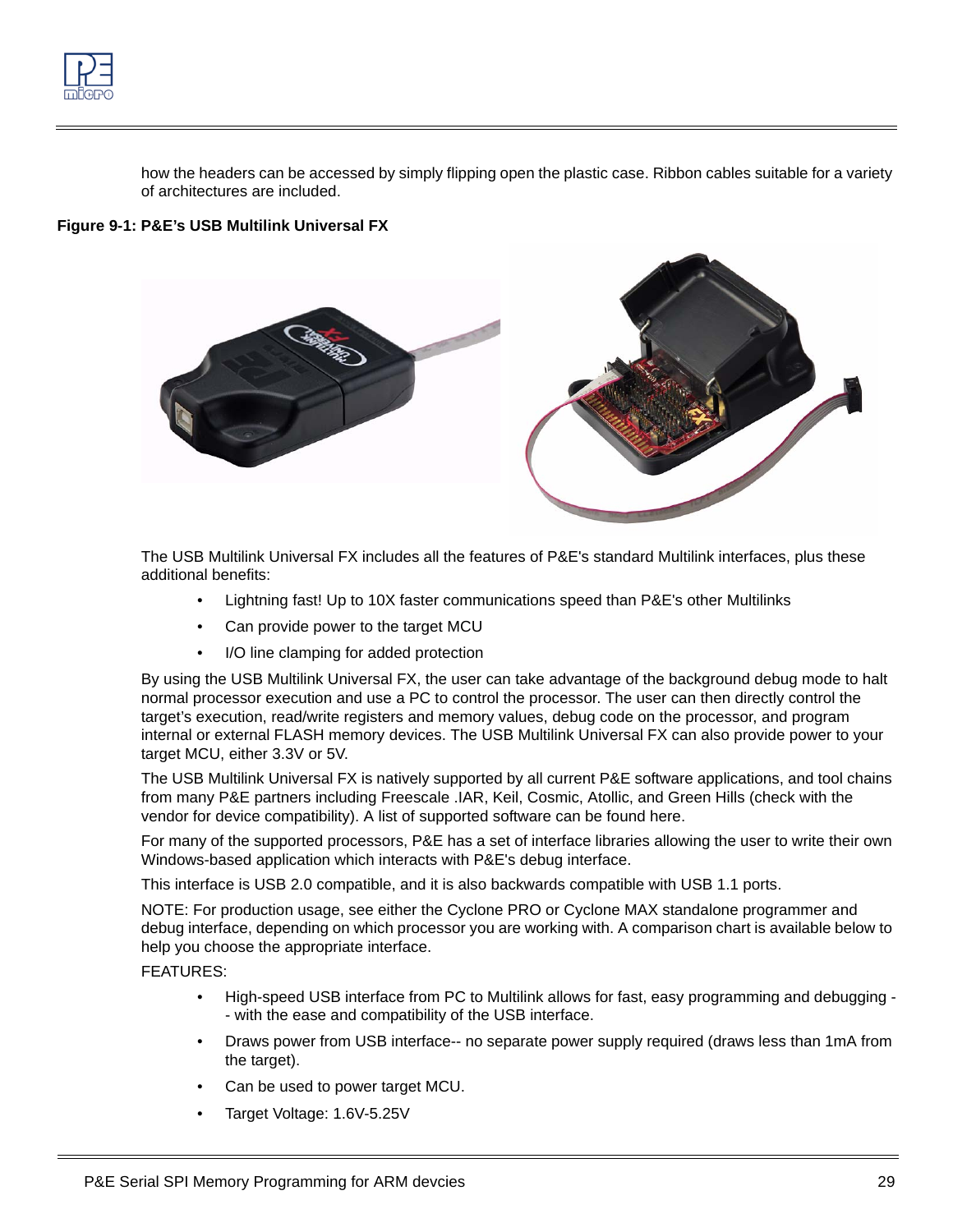

- Target Frequency: 16Khz-50Mhz (applies to HCS08, RS08, CFV1, S12Z, or HCS12X only)
- I/O line clamping for added protection
- Auto-frequency detection + trimming capabilities for HCS08 devices.
- Auto-frequency detection for HC(S)12(X) devices.
- Generates programming voltage on RESET line for RS08 devices.
- ARM support includes both the JTAG and SWD protocols

Click to view P&E's **[Universal Multilink/Universal Multilink FX Technical Summary](http://www.pemicro.com/downloads/download_file.cfm?download_id=376)**.

# <span id="page-32-0"></span>**10 P&E's ARM Programming Software**

## <span id="page-32-1"></span>**10.1 P&E's PROG for ARM devices**

P&E's PROG for ARM® Cortex<sup>™</sup> processors flash programmer software allows you to program/reprogram external flash devices in-circuit, via one of P&E's hardware debug interfaces. The programmer talks to the processor's Background Debug Mode through an ARM®-compatible hardware interface (sold separately), [which connects the parallel port or USB port of a PC to a mini-10 or mini-20 pin JTAG connector on the target](http://www.pemicro.com/products/product_view.cfm?product_ID=15320138)  system. The programmer supports ARM Cortex-M microcontrollers.

## **Figure 10-1: PROG for ARM Cortex processors**



[PROG for ARM Cortex processors also includes the command-line version of the programmer software.](http://www.pemicro.com/products/product_view.cfm?product_ID=15320138)  [CPROGACMP. Together they are perfect for development, production line programming, or field firmware](http://www.pemicro.com/products/product_view.cfm?product_ID=15320138)  upgrades.

In addition, the programmer comes with P&E's entire library of ARM programming algorithms.

P&E has a resource page describing different methodologies for programming target flash in both development and production environments: Flash Programming Resource Page

Programmer features include: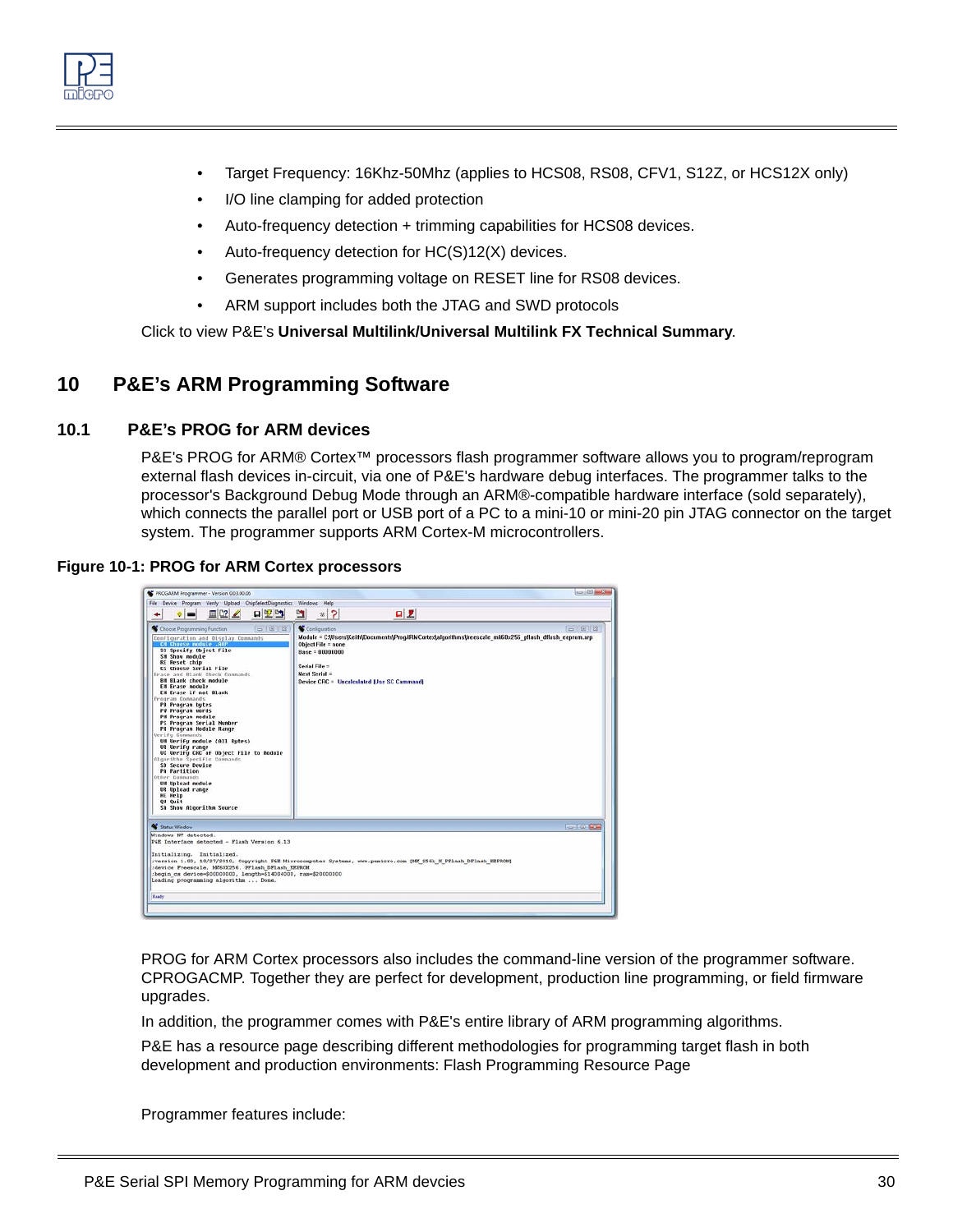

- Program
- **Verify**
- **Blank check**
- Upload
- Display
- Erase

Click to view **[P&E's PROG for ARM Cortex processors User Manual.](http://www.pemicro.com/downloads/download_file.cfm?download_id=342)**

## <span id="page-33-0"></span>**10.2 Library Routines for ARM® Cortex™-M processors ARM Cortex Library Routines**

The software package consists of an interface DLL and sample code which allows a custom application to be built which can interact with and debug an ARM® Cortex™-M processors (ACMP) based system via one of P&E's hardware interfaces. This includes Freescale's Kinetis® and other vendor's devices. The package includes both C/C++ and Delphi example routines as well as detailed calling information for the DLL/SO. The C and Delphi modules in the ACMP Hardware Interface Library Routines come as source code which interfaces with a DLL/SO to interface to the hardware. The ACMP Hardware Interface Library Routines library are very useful for building your own custom application to do such functions as product test, calibration, and update. The demo programs included in the package show you how to initialize the interface, program registers, download code to RAM and step through code. Starting with these programs it is easy to customize them to your specific requirements. Applications created with the included 32-bit .DLL will also operate on the 64-bit operating systems listed below under System Requirements.

[Read more about simplifying product testing in P&E's Expert's Corner.](http://www.pemicro.com/newsletter/experts_corner/2005_11/index.cfm)

Key Features:

- Works with ARM Cortex-M devices, including the Kinetis L-Series
- Works through P&E's USB Multilink Universal, USB Multilink Universal FX, and Cyclone for ARM
- Provides Interface to Background Debug Mode
- Included in the package are C/C++ and PASCAL modules
- Source and executables provided for both C and PASCAL demos
- Compilers supported:
	- UNITACMP and UNITACMP\_DIST: MicrosoftVisual C++ 5.0 or greater, Delphi 2.0 or greater
	- Development platform: Windows 32-bit, Windows 64-bit (XP, Vista, 7).
- Very useful for building production line testers

Learn more about customer test applications in P&E's resource guide. (link)

[UNITACMP includes a license to distribute the binaries \(DLL/so and Drivers\) of UNITACMP to up to five target](http://www.pemicro.com/products/product_view.cfm?product_ID=15320148)  [PCs subject to the conditions of the license agreement. For a license to distribute to an unlimited number of](http://www.pemicro.com/products/product_view.cfm?product_ID=15320148)  [PCs, see UNITACMP\\_DIST.](http://www.pemicro.com/products/product_view.cfm?product_ID=15320148)

# <span id="page-33-1"></span>**11 Contact P&E**

P&E Microcomputer Systems, Inc. 98 Galen St – 2nd Fl. Watertown, MA 02472-4502, USA **www.pemicro.com**

• [General Information and Sales](http://www.pemicro.com/contact_us/index.cfm)